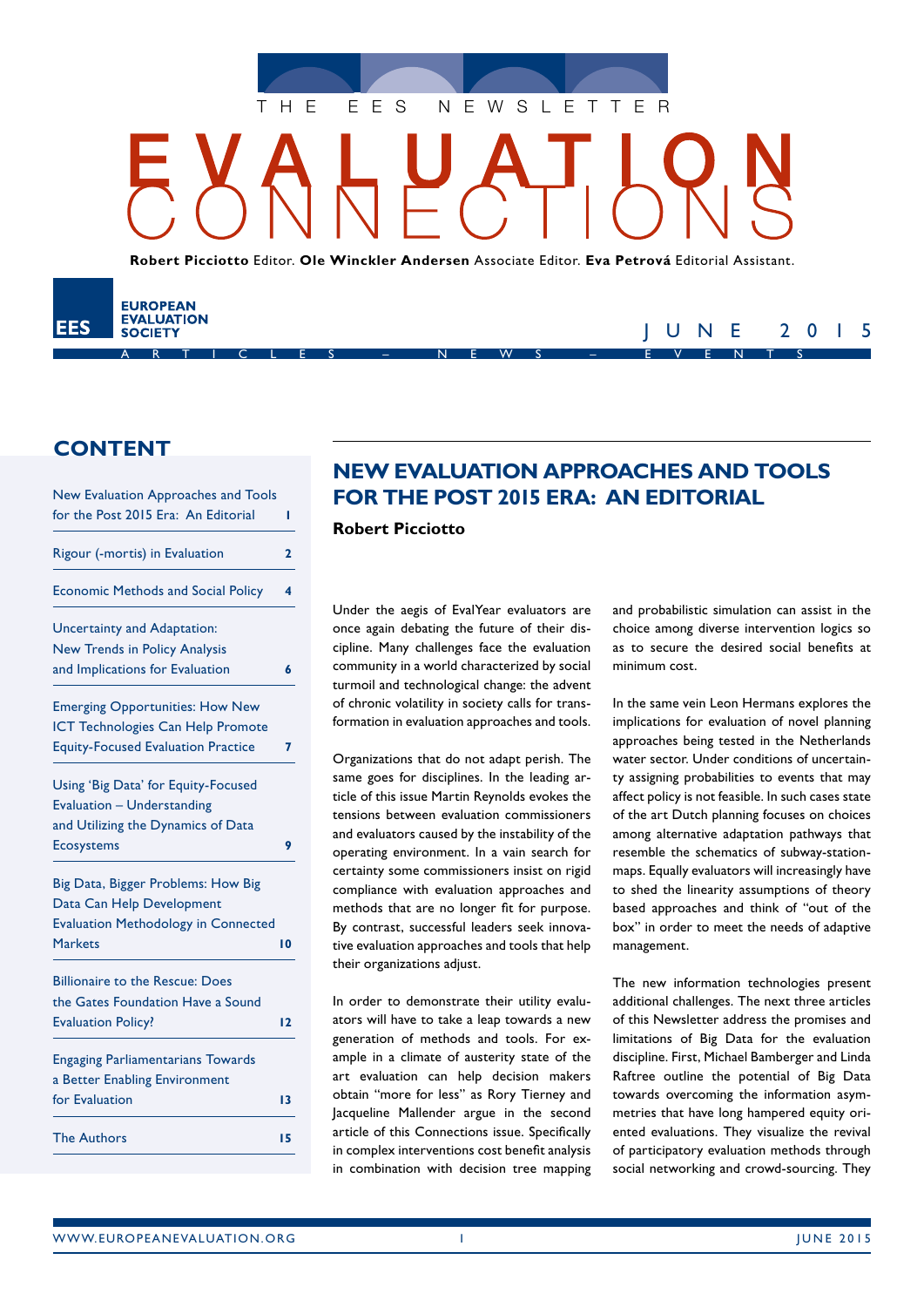<span id="page-1-0"></span>also note that fascination with the new instruments should not displace basic principles of sound evaluation design.

Second, Kim Forss and Jonas Norén warn that tapping the full potential of Big Data calls for explicit support by evaluation commissioners, capacity development and training as well as a commitment to transparency by the companies generating and storing data. Third, Kara Chiuchiarelli stresses that Big Data is no panacea given the digital divide; selection biases; privacy concerns and the lure of meaningless correlations among explanatory factors. Evidently Big Data needs small data secured from interviews and surveys.

The two closing articles stress the crucial importance of the policy environment. Both are highly relevant to the on-going EvalYear debate about the democratic future of evaluation. Linette Lim's contribution focuses on the rising influence of private foundations in public policy characteristic of the post 2015 era. She recommends major upgrading of the Gates Foundation's evaluation policies

and practices. Finally Liisa Horelli's article sketches a bracing vision of evaluation transparency, accountability and independence at the national level in response to greater parliamentarian involvement.

No one can foresee all the disturbances and shocks that will affect evaluation practice in the years ahead. But one thing is clear: for evaluation to continue functioning as a valuable instrument of adaptive management in society it will have to be managed adaptively as well. More than ever evaluation needs evaluation.

# **RIGOUR (-MORTIS) IN EVALUATION! Martin Reynolds**

Evaluation-in-practice can be regarded as a confluence of interactions between three broad idealized sets of stakeholders – the evaluand, evaluators and commissioners of evaluations. Elsewhere I have suggested two contrasting manifestations in which these interactions might be expressed; one as an 'evaluation-industrial complex' (similar in form to the 'military-industrial complex' originally used by Dwight Eisenhower in 1961) and another as a more benign 'evaluation-adaptive complex' (Reynolds, 2015).

Building on the idea of an iron triangle that empowers the military-industrial complex, I represented the relationships of evaluationin-practice as a triadic interplay involving six activities that influence the evaluation process (Fig. 1). Here I focus on only one of the six activities – commissioning – and I summarize what it might look like for an evaluation-adaptive complex.

One of the key influences illustrated in Figure 1 is the relationship between 'commissioners' and 'evaluators' and the associated requirements for assurance of trustworthiness. Collectively such assurances aim to guarantee rigour. In an evaluation-industrial complex scenario, assurances of rigour are frequently experienced as stifling and rigid leading to an unhelpful and malign confluence that I call *rigour-mortis* resulting in an inability to support radical and transformative interventions. Conversely I contrast this option with more benign forms of rigour, i.e. a set of coguarantor attributes – or CoGs. In so doing I draw on traditions of American pragmatism (cf. William James and John Dewey), critical social theory (particularly Jürgen Habermas), and critical systems thinking (particularly C. West Churchman and Werner Ulrich).

Each of these traditions is based on Immanuel Kant's fundamental idea that the existence of an absolute guarantee of certainty is a fundamentally flawed notion. Rather rigour lies in the assurance of expert support given to decision-makers (e.g. commissioners/funders) in evaluating interventions. Specifically evaluators act as guarantors of successful implementation of plans/interventions (projects, programmes, policy). However this can turn into a source of deception where the guarantee is worthless or false given the inherent limits associated with evaluation inquiry. In any intervention there is always a built-in risk about the value of the evaluative guarantee.

The search for a more robust albeit provisional set of co-guarantors springs from Habermas' distinction between three knowledge constitutive interests (Habermas, 1972; 2014): (i) *technical* interest in prediction and control of natural and social affairs; (ii) *practical* interest in fostering mutual understanding; and (iii) an *emancipatory* interest in being free from coercion. Table 1 reconfigures these interests in terms of three sets of CoGs for rigour in evaluation – objectivity in making appropriate representation of the evaluand, complementarity in resonating with alternative representations amongst evaluators, and responsibility in making transparent whose purpose is being served in the evaluation.

<sup>1</sup> Adapted from 2014 EES conference paper entitled "From rigour-mortis to systemic triangulation: ethics and competences in evaluating complexity".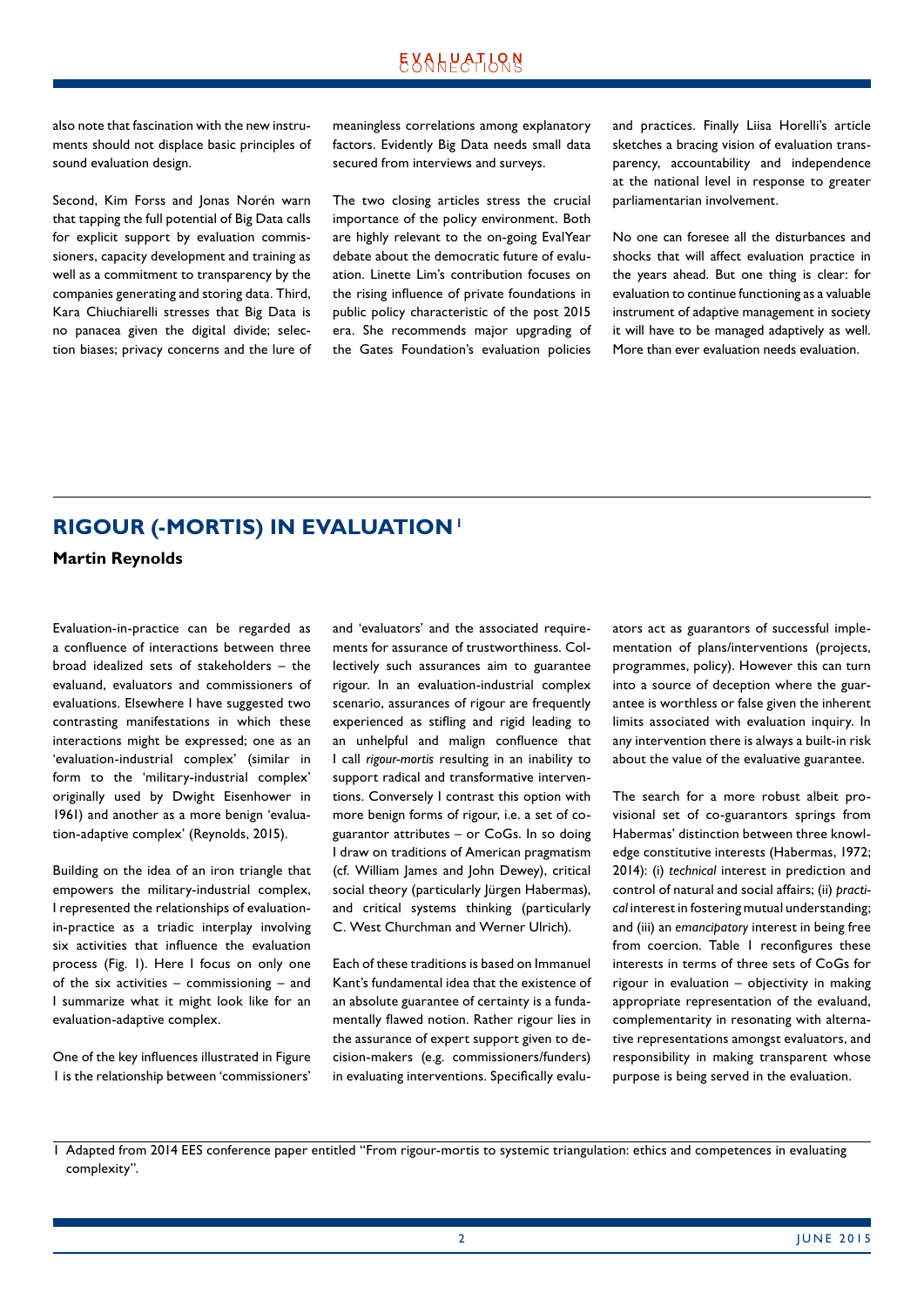### **Figure 1: Evaluation-in-practice involving six key activities (adapted from Reynolds, 2015 p. 75).**



(a) auditing (b) planning (c) evaluating (summative) (d) evaluating (formative) (e) Commissioning … need for "rigiour" (f) learning

### **Table 1: Co-guarantor attributes of rigour (adapted from Reynolds, 2001 and 2003).**

| Co-Guarantor attributes (CoGs)<br>of Rigour |                                                                             | <b>Features of each set of CoGs</b>                                                                                                                              |  |
|---------------------------------------------|-----------------------------------------------------------------------------|------------------------------------------------------------------------------------------------------------------------------------------------------------------|--|
| CoGI                                        | <b>Objectivity</b><br>(technical interest)                                  | 1. intra/multidisciplinary<br>2. based on criteria of reliability<br>3. inviting disciplinary responsibility<br>in representing the 'real world'                 |  |
| CoG2                                        | <b>Complementarity</b><br>(practical interest)                              | 1. interdisciplinary<br>2. based on criteria of resonance<br>3. inviting general academic critique<br>in valuing different representations                       |  |
| CoG3                                        | (social and ecological)<br><b>Responsibility</b><br>(emancipatory interest) | 1. transdisciplinary<br>2. based on criteria of relevance<br>3. inviting social and ecological critique<br>in making transparent the wider purpose<br>of support |  |

False guarantors exist where either the criteria of rigour are not appropriately fulfilled or where one set of CoGs is privileged over the other two. So for example, a false guarantor of objectivity may be manifest when, say, a randomized control trial (RCT) might be inappropriately used according to the *scientific* disciplinary guidelines of use, such as in circumstances where control experiments are not feasible and/or ethical. A false guarantor might also be apparent when an RCT is used as sole guarantor of an evaluation with associated claims of abiding by 'best practice', through being 'scientifically' objective and neutral. Such arguments and critiques against the dominant use of evidence-based evaluations such as RCTs for evaluating social interventions have an increasingly impressive and effective tradition in the field of evaluation (cf. Patton, 2010; Pawson et al., 2011; Rogers, 2008).

Arising from this critique of *best practice* emerges an alternative notion of *best fit* based on the contingency approach to evaluation. An expression of contingency is the demarcation between simple, complicated, and complex interventions (Glouberman and Zimmerman, 2002); an approach recently critiqued by Mowles (2014) and Reynolds (2015). The simple-complicatedcomplex idea is a very helpful heuristic for understanding systemic failure of interventions where inevitable complex situations of an evaluand are misconceived as either complicated or simple. The idea is less useful as a heuristic for rigour in prescribing evaluation 'tools' for predefined situations.

Table 2 sketches a few expressions of CoGs in relation to the two archetypal forms of evaluation-in-practice. Some features of the contingency approach are used here to illustrate some features of rigour in the evaluation-industrial complex. They are intended to invite conversation on other features of rigour that may also inhibit a shift to an evaluation-adaptive complex.

The shift towards a more radical type of rigour involves (i) humility about the builtin fallibility of any evaluation tools, (ii) empathy and openness with alternative forms of evaluation, and (iii) innovative political practice in regarding evaluation as purposeful systems design.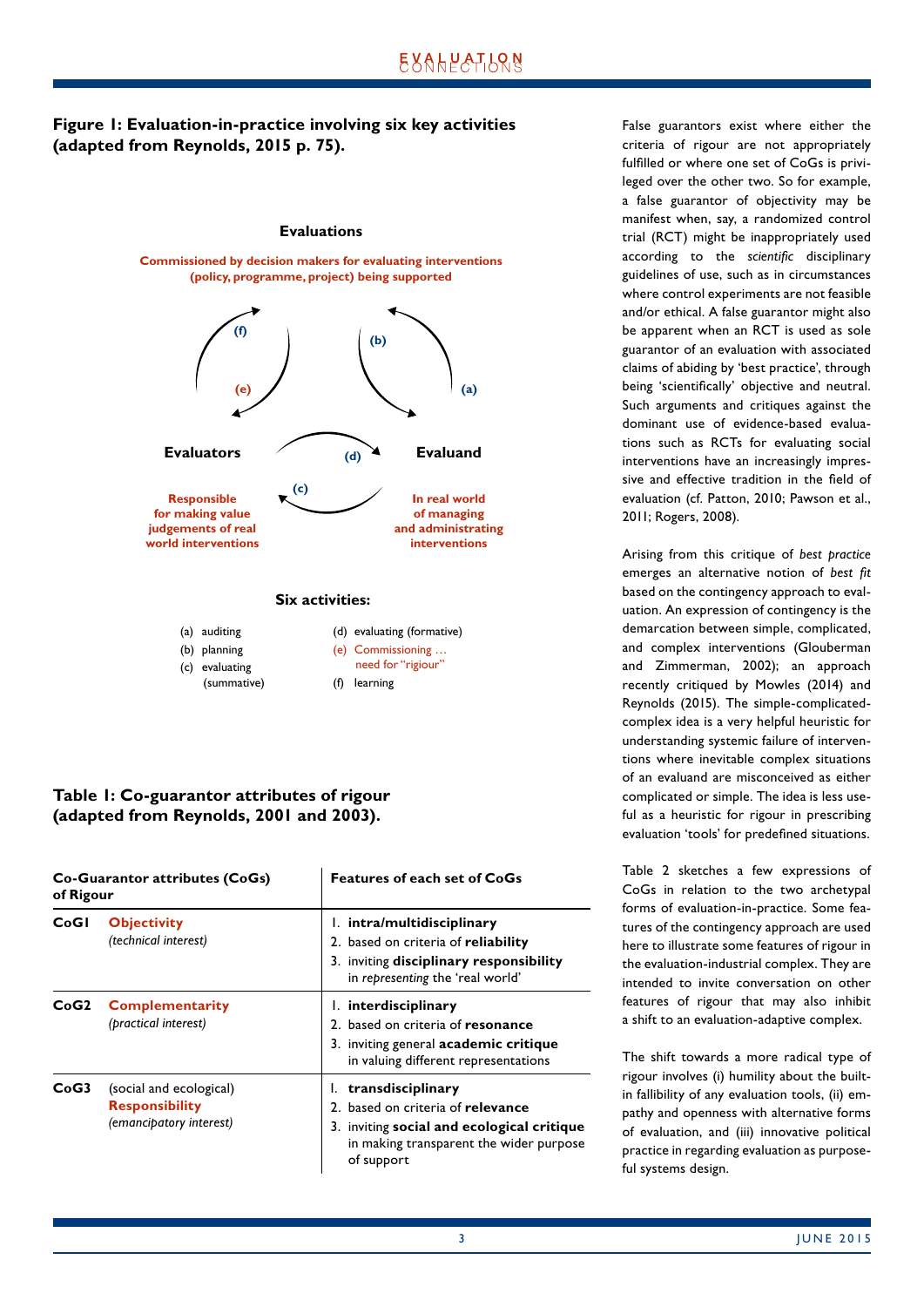### <span id="page-3-0"></span>**Table 2: Some co-guarantor attributes (CoGs) of rigour compared.**

| CoGs                                  | <b>Evaluation-industrial complex</b>                                                                                                                       | <b>Evaluation-adaptive complex</b>                                                                                                                         |  |
|---------------------------------------|------------------------------------------------------------------------------------------------------------------------------------------------------------|------------------------------------------------------------------------------------------------------------------------------------------------------------|--|
|                                       | (for example, false guarantors associated with contin-<br>gency approach)                                                                                  | (towards critical systems thinking approach towards<br>developing CoGs)                                                                                    |  |
| I. Objectivity<br>(and reliability)   | Reality can be regarded objectively as simple, compli-<br>cated, or complex.                                                                               | Reality regarded as 'unknowable'; an integral mixture<br>of complicated, complex, and conflictual need for<br>systemic inquiry.                            |  |
| 2. Complementarity<br>(and resonance) | Pursuit of an ever-increasing 'toolbox' driven by<br>multiple-method ethos, where discrete tools are<br>deemed 'fit' for discrete situations.              | Cultivation and adaptation of existing methods and ap-<br>proaches through social learning using others' expertise<br>and experiences need for pragmatism. |  |
| 3. Responsibility<br>(and relevance)  | Legitimacy given by terms of reference for evaluation<br>and perceived fixed bias of different tools regarded as<br>being relevant for different purposes. | Legitimacy given by evaluators' 'political' role in sustain-<br>ing or challenging purposes of evaluation need for<br>radical constructivism.              |  |

#### **References**

Glouberman, S. and B. Zimmerman (2002). Complicated and complex systems: what would successful reform of Medicare look like?, Commission on the Future of Health Care in Canada Toronto.

Habermas, J. (1972). Knowledge and Human Interests. London, Heinemann.

Habermas, J. (2014). Truth and justification. London. John Wiley & Sons.

Mowles, C. (2014). "Complex, but not quite complex enough: The turn to the complexity sciences in evaluation scholarship." Evaluation 20 (2): 160 - 175.

Patton, M. Q. (2010). Developmental evaluation: Applying complexity concepts to enhance innovation and use. New York, Guilford Press.

Pawson, R., et al. (2011). "Known knowns, known unknowns, unknown unknowns: the predicament of evidence-based policy." American Journal of Evaluation 32 (4): 518 –546.

Reynolds, M. (2001). Co-Guarantor Attributes: A Systemic Approach to Evaluating Expert Support. Eighth European Conference on Information Technology Evaluation: Conference Proceedings, Oriel College, Oxford.

Reynolds, M. (2003). "Towards Systemic Evaluation: A Framework of Co-guarantor Attributes". Evaluating Regional Sustainable Development submission to Workshop of the EU Thematic Network project RE-GIONET Evaluation methods and tools for regional sustainable development, University of Manchester (UK). 11-13 June 2003.

Reynolds, M. (2015). (Breaking) The Iron Triangle of Evaluation. IDS Bulletin, 46 (1), 71– 86. http://oro.open.ac.uk/41879/.

Rogers, P. J. (2008). Using programme theory to evaluate complicated and complex aspects of interventions. Evaluation, 14(1), 29 –48.

# **ECONOMIC METHODS AND SOCIAL POLICY**

#### **Rory Tierney and Jacqueline Mallender**

Policymakers have to make choices as to which goods and services to pay for with limited budgets. Any time a question is asked along the lines of "what do I get for the money?" a form of economic analysis is being conducted to answer it.

Cost-effectiveness analysis (CEA) is a useful technique employed by economists to understand 'value per Euro spent'. 'Cost' is simply the cost of implementing a policy, but it goes beyond financial, "cashable" costs. Opportunity cost is included as well (i.e. what could have been done with the resources allocated to a programme – people's time, building facilities, etc.).

'Effectiveness' refers to how well a policy achieves its goals. For CEA, it is measured in natural units – for instance, the number of offences prevented or kilometres of road built. Assigning monetary valuations to effectiveness measures (including intangible costs such as pain and frustration) is known as cost-benefit analysis (CBA) and while more complex, with more data requirements, provides a single benefit metric and thus greater comparison with other policies.

Both cost and effectiveness must be measured in comparison to a 'counterfactual', i.e. what would have happened without the programme (or what is likely to happen if it isn't introduced), so that only the impact caused by the programme is measured.

When conducting a CEA or CBA, the first step is to review the available evidence. Systematic reviews of primary studies can pro-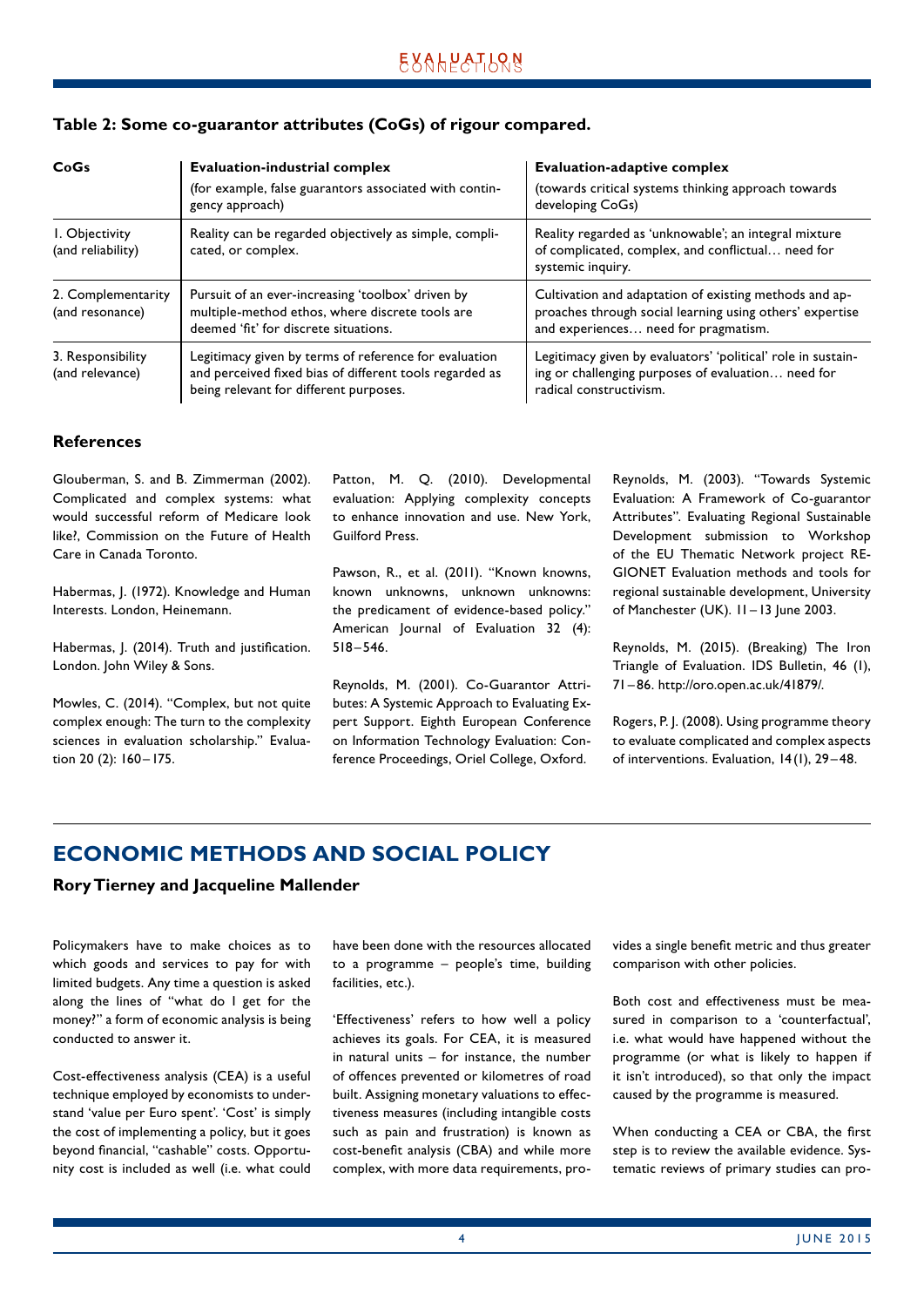

**Figure 1: Example of a decision model.4**

vide a synthesis of data on the effectiveness of a given programme. However, this data often have their limitations: in many fields, reliable evidence is scarce. Equally context matters – a programme that works well in one geography or for one population may not achieve the same results in another.

Overcoming this data gap requires building a framework with which one can draw on multiple data sources to conduct a rigorous analysis applicable to the population of interest. To this end, decision modeling is growing<sup>1</sup>. Decision modeling combines data from multiple sources, as parameters, into a mathematical relationship between inputs, outputs and outcomes. A conceptual example is shown below (figure 1: Example of a decision model).

The diagram below shows a simple decision tree used for an analysis of IDVAs (Independent Domestic Violence Advisors), who "represent a service for victims of domestic violence who are at high risk of homicide or serious harm." The support they provide "ranges from help with social services, the criminal justice system and immigration issues to gaining access to counseling and GP [General Practitioner] services."<sup>2</sup> Calculations are made for both the 'intervention' arm (IDVA) and the 'no intervention' (counterfactual) arm, and the differences examined to understand the incremental impact of the intervention.

Each of the lines represent probabilities: the probability of an individual being classified as experiencing severe domestic violence, the probability of an individual engaging with support services available to them, and then the outcome probabilities (does the individual experience severe, non-severe or no domestic violence at the end of the process). By primary data on the intervention, and combining this with data from other sources on, for example, the likelihood of engaging with services without the presence

of IDVAs, the model can be populated and the outcomes assessed. Calculating the cost of the intervention, and subtracting the cost of the counterfactual (in this case, 'no intervention', so the cost is zero) gives the incremental cost of the intervention and allows an assessment of cost-effectiveness. Assigning monetary values to the outcomes (i.e. the damage caused by domestic violence: psychological damage, health problems, criminal justice system costs etc.), from sources such as the British Crime Survey, allows a full cost-benefit analysis to be conducted.

Collected data can be defined broadly as 'scientific evidence' and 'colloquial evidence'.3 Scientific evidence "is explicit (codified and propositional), systemic (uses transparent and explicit methods for codifying) and replicable (using the same methods with the same samples will lead to the same results)." It can be "context-free" (i.e. applying universally) or "context-sensitive" (i.e. related to "specific real-life circumstances"). Colloquial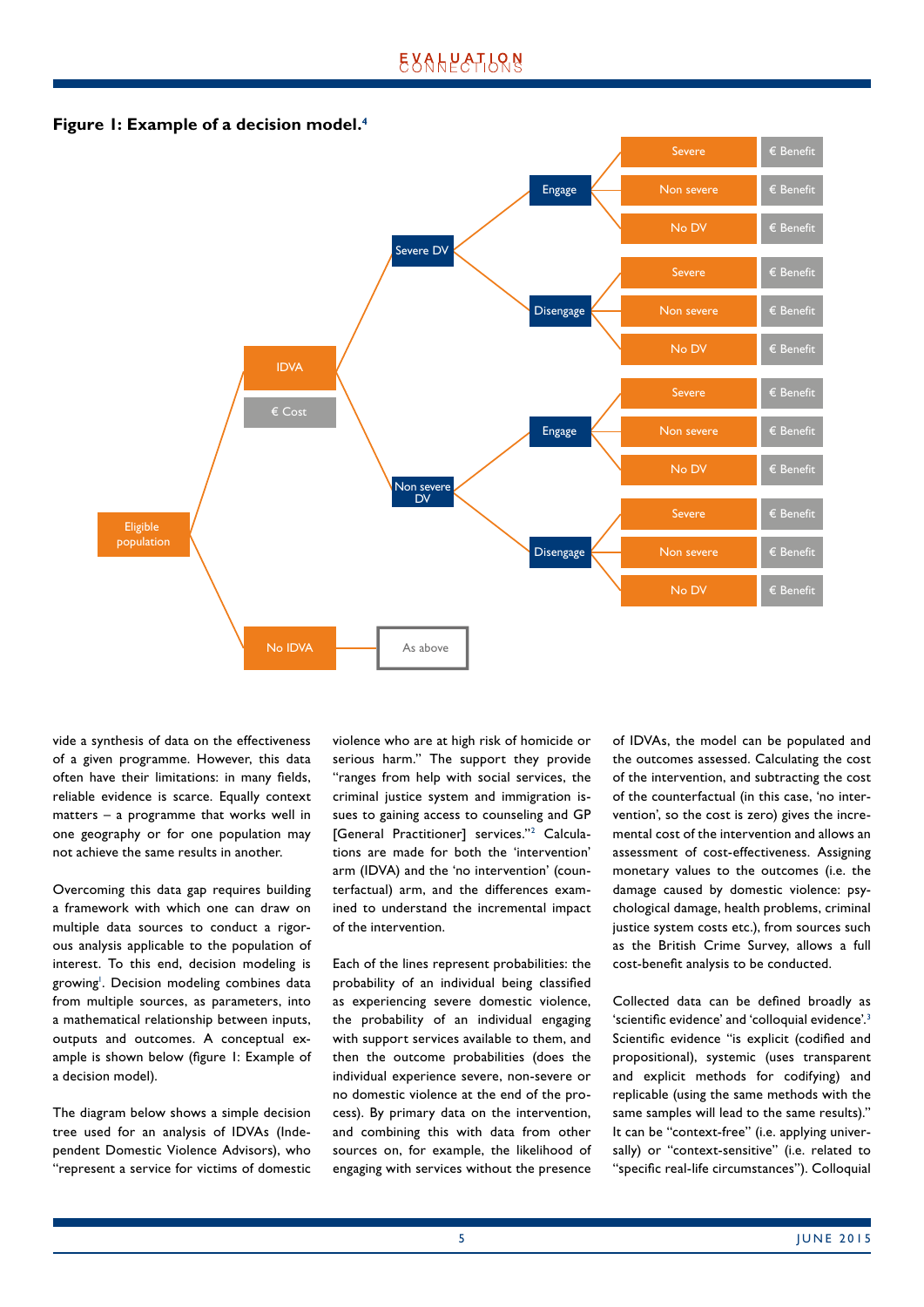<span id="page-5-0"></span>evidence, on the other hand, is derived from expert testimony and stakeholder opinion and as such is subjective and value-driven.

In order to populate a locally relevant model it may be necessary to draw on all of these types of data, using colloquial evidence to make assumptions on the transferability of context-sensitive scientific evidence, for example. A well-constructed decision model should be clear and transparent, showing where parameters were sourced, and which assumptions and calculations were made. Sensitivity analysis – varying uncertain parameters and assessing the impact on the final result – should be undertaken in order to demonstrate the degree of confidence with which the final result can be stated.

A comprehensive economic analysis can be a useful tool in the drive towards evidencebased policymaking, and there are many examples of their use 'in the real world'. Much of this comes from the health field, where high quality experimental primary data is frequently generated and economic analysis is becoming more common. For example, in England and Wales the National Institute for Health and Care Excellence (NICE) is mandated by the Department of Health to issue guidance on best practice in public health interventions (among other things), and use economic analysis in order to do so.

In other fields, the use of CEA and CBA is also growing. In criminal justice, for example, a number of organisations in both Europe and the United States conduct analyses of alternatives to custody, looking at the impact on re-offending versus short-term prison sentences. Crucially, while some programmes – such as drug rehabilitation – may be expensive, the use of decision models can demonstrate the enormous savings they can achieve (financial and non-financial) if they are effective (reduce crime).

Of course, it can be difficult to put a logical modeling framework around some of the effects of social policy, especially when these are complex and dynamic. Techniques exist for modeling complex systems, such as Markov chains or discrete event simulation, but data can be a limitation. Where the data gap is significant enough to prevent a full CEA from being conducted, cost-consequence analysis – where costs of the intervention are compared against a 'balance sheet' of both quantified and descriptive consequences – can still provide a useful tool.

In all areas of public policy, collecting primary evidence is an important step in understanding what represents value for money. Yet evidence is always incomplete, and context matters. Decision modeling – making implicit decisions and collation of data sources explicit – represents a powerful tool for conducting cost-effectiveness analysis to demonstrate the impact of a spending decision.

#### **References**

- 1 Shemilt I, Mugford M, Vale L, Marsh K, Donaldson C. (eds.). Evidence-Based Decisions and Economics: Health Care, Social Welfare, Education and Criminal Justice. Oxford: Wiley-Blackwell.
- 2 Matrix (2013). Economic analysis of interventions to reduce incidence and harm of domestic violence. Report for the National

Institute for Health and Care Excellence. Accessed 05. 02.15 from http://www.nice. org.uk/guidance/ph50/evidence/economicanalysis-domestic-violence-final-reportfor-consultation2.

3 National Institute for Health and Care Excellence. (2012). Methods for the development of NICE public health guidance (third edition). Accessed 05. 02.15 from http:// www.nice.org.uk/article/pmg4/chapter/ determining-the-evidence-for-reviewand-consideration.

4 Adapted from Matrix (2013). Economic analysis of interventions to reduce incidence and harm of domestic violence. Report for the National Institute for Health and Care Excellence. Accessed 05.02.15 from http://www.nice.org.uk/guidance/ ph50/evidence/economic-analysis-domestic-violence-final-report-for-consultation2.

# **UNCERTAINTY AND ADAPTATION: NEW TRENDS IN POLICY ANALYSIS AND IMPLICATIONS FOR EVALUATION**

#### **Leon Hermans**

Evaluation and ex-ante policy analysis have much in common. Both inform planners and decision-makers and both seek to combine rigour and relevance in their methods. Within the planning cycle, evaluations and ex-ante policy analyses differ mostly in their focus and positioning: before or after decisions are made. Consequently progress in one discipline may well hold lessons for the other. In particular, emerging approaches to address uncertainties and adaptation within the planning domain may well have relevance for the evaluation community.

There has been a surge of interest about decision-making under uncertainty and adaptive management among policy analysts and planners. These topics have always been important but they have recently been popularized in best-selling books by Nicholas Taleb

and Daniel Kahneman. Equally in the domain of practice new analytical approaches have been put to work in policy work and programme planning.

#### **So what is new in planning?**

In presence of deep uncertainty traditional analytic approaches do not hold. Assigning probabilities to events that may impact on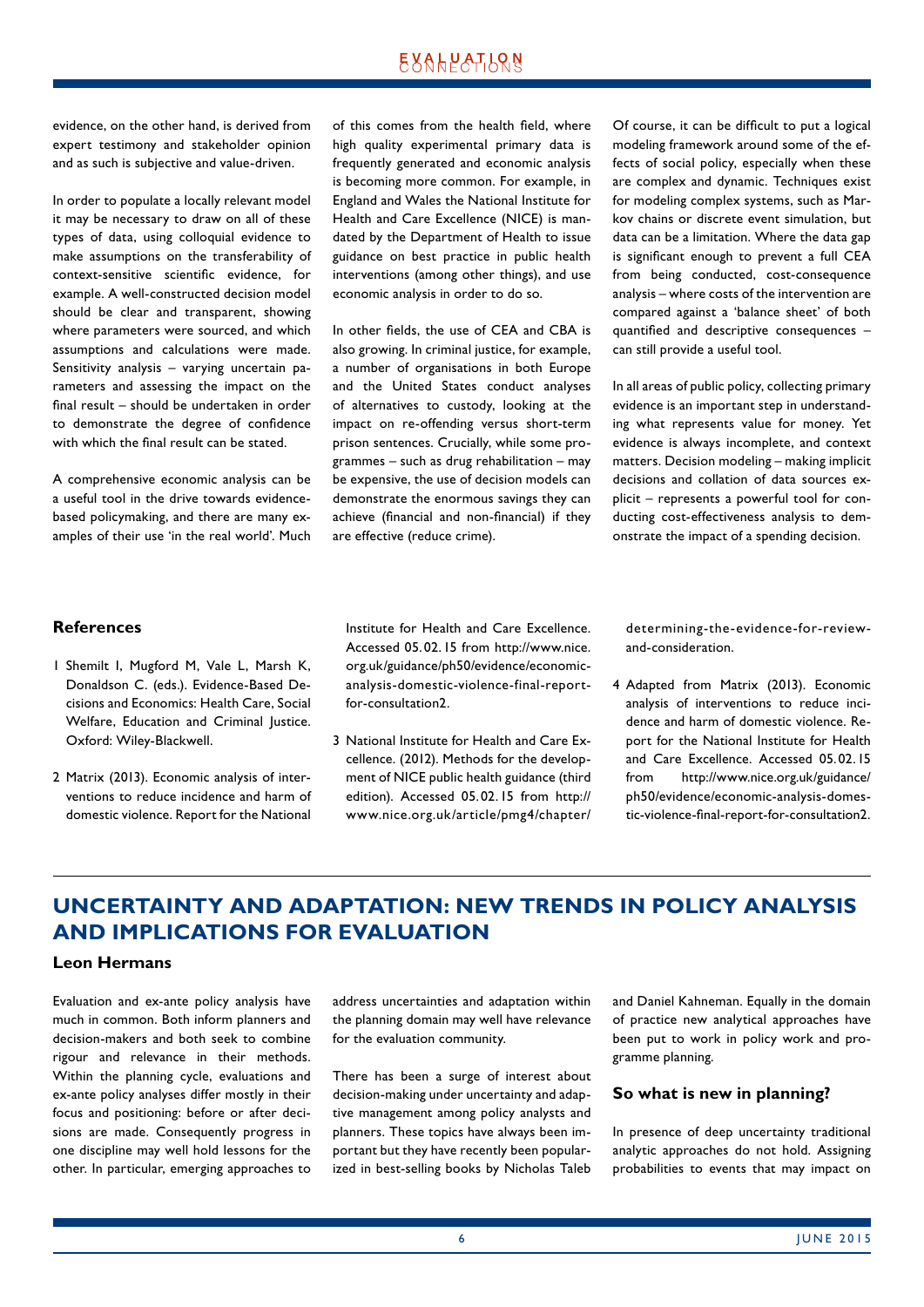<span id="page-6-0"></span>policy effectiveness is not feasible: in such contexts events cannot be foreseen. All one can do is identify key potential uncertainties that may impact on strategic choices. Such uncertainties may then be linked to key factors or mechanisms within a conceptual theory or model. If these factors develop in unexpected ways the strategy may lose its effectiveness. Hence, monitoring of signpost variables is critically important. When the values of these variables exceed certain threshold values a judicious response should be triggered: a pre-defined adaptation or mitigation action may be needed or a more fundamental rethinking of the original planning logic may be called for.

This core idea informs planning under uncertainty. Specifically it suggests resort to adaptation pathways. If the effectiveness of a plan hinges on potential but unknown developments planners are well advised to take such uncertainties into account. For instance, in water management, one could make large investments in large-scale dike reinforcements to address potential but unknown climate events thus reaping efficiency benefits from economies of scale in construction. On the other hand, it may turn out that the reinforcements are either insufficient or unnecessary. In such cases the investment is wasted. Consequently the focus of planning turns to choices among alternative adaptation pathways that resemble the schematics of a subway-station-map. This is quite different from the conventional linear tables and diagrams of traditional planning documents.

#### **Is this for real?**

These new planning concepts are actually being used to improve water policy and delta management in the Netherlands. The Delta Programme established some ten years ago embodies a long-term strategy designed to ensure water security and flood protection. One of its hallmarks is its use of adaptation pathways. Thinking is currently ongoing about how to set up a monitoring and evaluation system for adaptive delta management as an integral part of the Netherlands' National Adaptation Strategy.

Dutch policy thinking in this area has been influenced by work carried out by the RAND Corporation in the United States. Similar notions have been used to support decision making about the Thames Estuary in the United Kingdom. The approach is likely to be replicated in other policy domains in the Netherlands and beyond.

### **Will this change evaluation practice?**

Adaptive management concepts are perfectly compatible with emerging evaluation thinking. The contemporary evaluation literature has begun to explore the implications of complexity theory. State of the art evaluation practices increasingly resort to systems thinking. Developmental evaluation methods and state of the art theory based models are currently all the rage in evaluation practice. Just in time evaluation through exploitation use of modern information technologies is being pioneered. All this fits in well with the signposts and triggers of adaptive management.

Looking ahead we should not simply revert to our traditional instruments. Can we, as evaluators, think of "out of the box" systems beyond those we have grown accustomed to? Where learning is central and collective impacts are measured by different actors shouldn't new decision logics be adopted? If we look seriously at the implications of uncertainty on evaluation subtle differences may well translate into complicated evaluation arrangements as well as entirely new operational procedures and actions. Adaptive management constitutes a great challenge and a great opportunity for our profession.

#### **References**

Haasnoot, M., J, Kwakkel, W. Walker, J. ter Maat (2013) Dynamic adaptive policy pathways: A method for crafting robust decisions for a deeply uncertain world. Global Environmental Change 23, 485-498.

Walker, W. E., Rahman, S. A., and Cave, J. (2001) Adaptive policies, policy analysis, and policymaking. European Journal of Operational Research 128(2), 282–289.

Delta Programme 2015. Working on the Delta. The decisions to keep the Netherlands safe and liveable. Staff of the Delta Programme Commissioner. Ministry of Infrastructure and the Environment and Ministry of Economic Affairs, The Hague, the Netherlands.

# **EMERGING OPPORTUNITIES: HOW NEW ICT TECHNOLOGIES CAN HELP PROMOTE EQUITY-FOCUSED EVALUATION PRACTICE<sup>1</sup>**

**Michael Bamberger and Linda Raftree**

### **Common challenges for evaluators**

Evaluations face a number of common challenges when it comes to data collection and analysis. These include: the high costs of data collection, difficulties to study processes of project implementation and behavioral change, collecting and analyzing qualitative

data and mapping distribution of population groups, resources or problems. It can also be difficult to collect data on all of the economic, political, socio-cultural, ecological and other kinds of contextual factors that influence program implementation and outcomes.

Finally, as development programs become increasingly complex, conventional data collection methods do not allow for collection and analysis of all of the new kinds of information required. Equity-focused and rights-based evaluations pose additional data challenges, such as: giving voice to vulnerable groups and accessing difficult to reach groups; studying domestic, civilian and military violence; studying power relations and control of resources; and the analysis of intra-household resource allocation.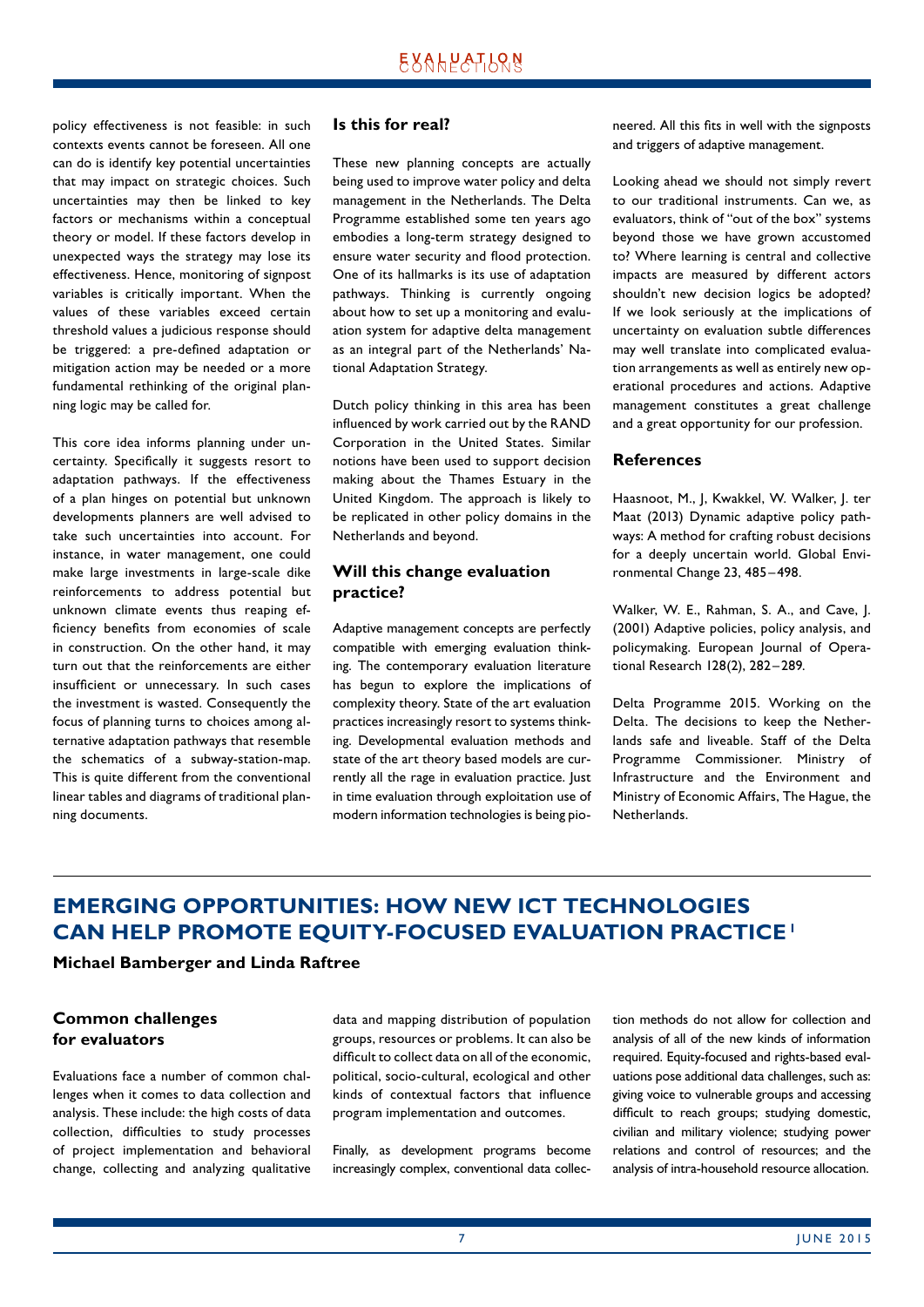### **How new information technologies can help address these challenges**

The field of information and communication technology has exploded, bringing with it new applications for program monitoring and evaluation. Mobile phones and other held-held devices such as tablets are widely used for data collection, analysis and dissemination – particularly for program monitoring but increasingly for program evaluation. GPS technology is rapidly evolving and permits the incorporation of mapping and tracking technologies. M&E applications of the Internet are also expanding through, for example, internet-based surveys, on-line participatory consultation and planning, theory of change software, and expert consultation methods such as concept mapping. Finally, evaluators are only just becoming aware of the huge potential of big data for the collection and analysis of kinds of data that even a few years ago most evaluators could not have imagined.

The widespread use of mobile devices, particularly by large NGOs, illustrates the great potential of these new technologies. Mobile phones already provide huge cost and time savings when it comes to data collection and analysis. Other areas where ICTs are being used include real-time participant feedback on programs and incident reporting combined with geo-location (for example to report electoral fraud or highlight dangerous areas in a community). There are also new applications for health monitoring such as estimating anthropometric measurements from a photograph or capturing vital measurements through the phone. Two examples can illustrate the potential of ICTs. The first concerns quality control of surveys. It is possible through the use of GPS to check whether the interviewing is actually conducted at the correct location (and not fabricated in the local café). Internal consistency of responses can be checked to reduce errors, and audio functions allow a supervisor to remotely listen-in on how an interview is being conducted.

A second example illustrates the potential application of big data for monitoring poverty levels in a rural area in Africa. The following are five sources of data, each of which could be collected very economically and each of which could provide an independent indicator of short-term increases in poverty levels: (i) reduced purchase of air-time for mobile phones. (ii) draw-down of on-line savings accounts, (iii) reduced phone and on-line orders for seeds and fertilizers, (iv) increased use of words like "hungry" and "sick" on social media, and (v) satellite photos reveal reduced number of lorries travel to the local market. If all of from these estimates indicate consistent trends this would provide an effective early warning system of increased poverty.

### **Applications to equity-focused evaluation**

As discussed above, equity-focused evaluations face particular challenges in data collection and analysis. The following are some of the ways that ICTs can help. First, big data can be used to monitor references to gender, social exclusion or hostility to certain minorities on social media. Social media can be studied before-and-after an intervention such as an on-line magazine designed to empower teenage girls to identify changes in gender-related dialog. Of course, the validity of this approach only works if there is a high level of access to social media for this population. Second, on-line software can be used for participatory consultations and planning, for example developing theories of change or methods such as most-significant change or outcome mapping. Third, the scale of participatory consultations can be expanded through crowd-sourcing so that thousands of people or communities can be consulted. Fourth, feedback through mobile phones can rapidly identify emergency needs following a natural disaster or civil unrest. Finally, software is being developed for the collection and analysis of qualitative data so that this can be incorporated into a mixed methods design.

### **Just don't forget to apply basic evaluation principles!**

As with any new technology, there is a risk that some evaluators will become so fascinated with the speed and economy of data collection (and all of the exciting new apps!) that they overlook the basic principles of evaluation design. A first issue is the possibility that the fascination with large numbers and 'big data' eclipses the issue of selection bias. People with access to mobile phones tend to be better-off, more educated, living in urban areas, often younger and a higher proportion is male. Obtaining information from large numbers of people in this group may not provide reliable information on the situation of poor, less educated, older women living in more remote areas.

A second issue relates to the reliability of information received. In households where a phone is shared or where it is used in the presence of other household members, women, young people or the elderly may not reflect their true opinions or situation when speaking on the phone. Third, it is easier to collect numerical data so there is the risk of narrative data being reduced to simple numbers. Fourth, construct validity can be a problem since there may be a tendency to reduce complex constructs such as vulnerability, gender equality of welfare to a few simple (but easily measurable) indicators.

Fifth and finally, a weakness of many evaluations is their failure to identify unintended outcomes of development programs, and it is important to ensure that mobile technology does not also overlook important unintended outcomes (such as for example, increased domestic violence when men feel threatened by the freedom of communication that women may gain through mobile phones). Evaluators should also be aware that low institutional capacity and resistance to change may reduce the effectiveness of mobile technology in many organizations. Also major privacy and security issues arise through mobile technology, and these are

<sup>1</sup> This paper summarizes a presentation at the 2014 EES conference that was based on Linda Raftree and Michael Bamberger (2014) *Emerging Opportunities: Monitoring and Evaluation in a Tech-Enabled World* with financial support from the Evaluation Office of the Rockefeller Foundation through a grant to ITAD. The full report is available on-line from the Rockefeller Foundation (http://www.rockefellerfoundation.org/ blog/emerging-opportunities-monitoring).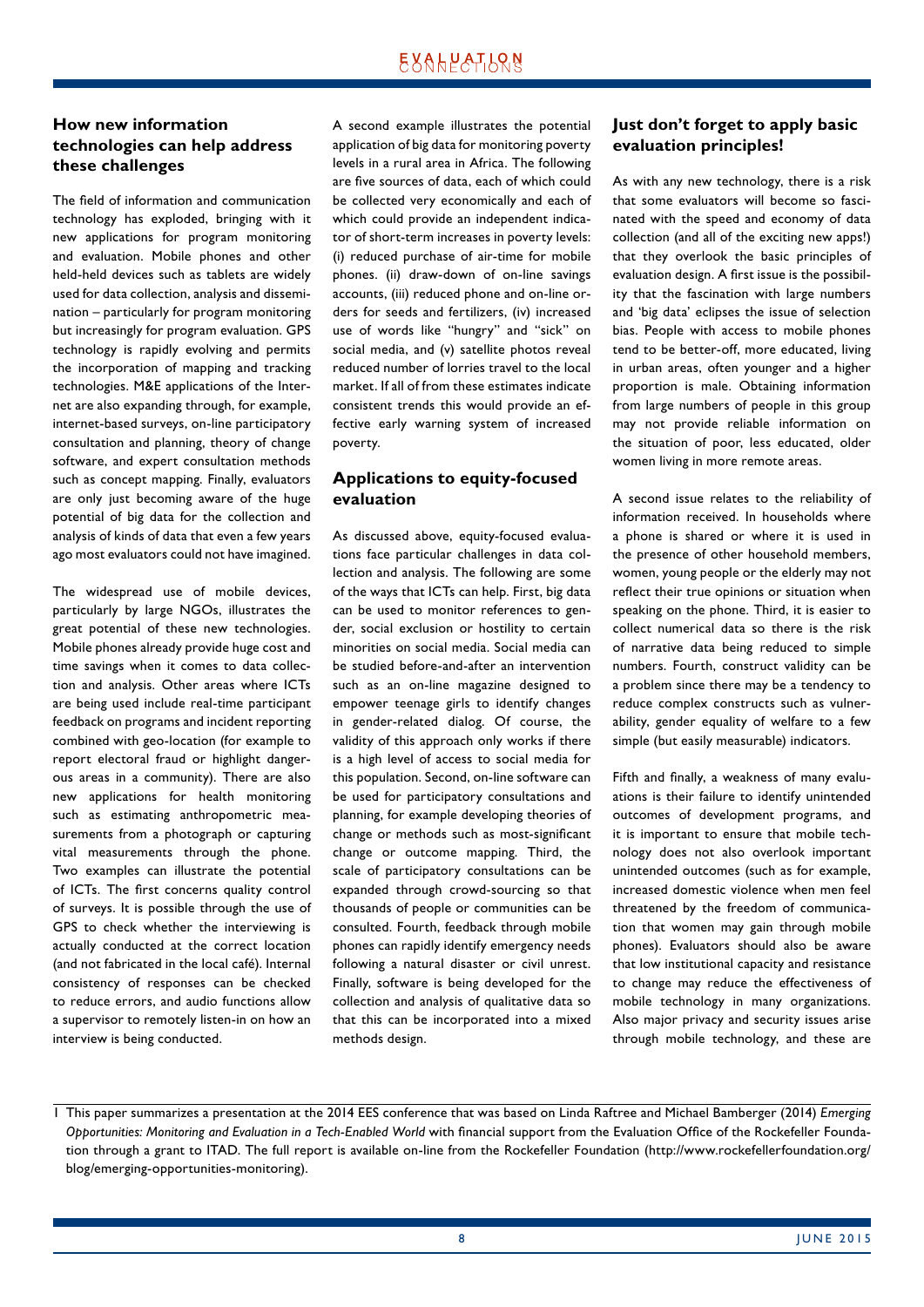<span id="page-8-0"></span>not currently being well addressed by many organizations.

### **Conclusion**

Though there are huge benefits and great potential for M&E with the introduction of some ICTs, these tools, devices and approaches need to be considered through a rigorous lens of evaluation principles and practice. Though newer technologies may resolve current operational challenges, they may also lead to new, lesser-understood challenges. Therefore the implications of introducing ICTs into any M&E process should be carefully considered. Finally, evaluators should take the initiative to engage with app developers to design the kinds of apps they really need rather than being the passive recipients of what developers produce.

n

# **USING 'BIG DATA' FOR EQUITY-FOCUSED EVALUATION – UNDERSTANDING AND UTILIZING THE DYNAMICS OF DATA ECOSYSTEMS**

**Kim Forss and Jonas Norén**

#### **Big Data: what is it?**

In the absence of a universal definition there is an emerging consensus on drivers of the Big Data (BD) phenomenon. Besides the exponential growth of computing power, increases in volume, velocity and variety of data are widely regarded to provide the foundation of the BD paradigm.

Our full article presents an analytical framework composed of four categories of BD based on how data is entered into databases, how it is stored and how it is utilized:

- *Active driven data:* unstructured data *intentionally* stored. UN Global Pulse metaphorically describes this as "what people say". Examples of how evaluations can benefit include for example metadata models and discourses on social media, crowdsourcing/ mobile data collection, and participatory statistics.
- *Passive driven data:* unstructured data *unintentionally* stored. UN Global Pulse describes this as "what people do". Examples for evaluations are methods using location data, search queries, web cookies, financial transactions etc.
- *Algorithm driven data (i.e. machine to machine communication):* unstructured data that is actively and intentionally stored by non-human entities. Data from surveillance footage, cell-tower triangulation, satellite imagery and different types of survey drones are theoretically available and could be of value for evaluations.
- *Public Statistics (or open data):* usually structured data that is actively entered into

databases by specific actors and individuals (i.e. primary data, public statistics, scientific papers etc.).

#### **Can one get access to it?**

The lion's share of BD is privately owned; a valuable commodity and an important driver of the global information economy. As a result, access to data that could be put to use in public services such as evaluations is restricted – as well as regulated by national polices and laws. Attempts to retrieve *active driven data* from Twitter have shown that little is accessible for external stakeholders. *Passive- and algorithm driven data* is deemed equally or even more difficult to access. Both as a cause and effect of the above, there is a broad lack of capacity and competence among traditional evaluators.

What about methodological flaws? Tools to capture BD are often based on metadata and deductive reasoning, which implies potential risks in terms of limited contextual comprehension. Thus, BD needs to be complemented with insights about the issues being scrutinized. There seems to be good reasons to question and critically assess the reliability and validity of the information secured from BD sources.

So how easy is it to critically assess BD? It is not easy at all. One major shortcoming is the lack of transparency around how BD has been generated. This hinders the evaluator's defence of its reliability and validity. Are agencies that own the data likely to disclose how the data is obtained and stored? Do commercial interests stand in the way of full, timely and transparent disclosure?

#### **The demand for (and use of) BD**

We assessed the demand for BD by looking at the terms of reference (ToRs) for a judgmental sample of evaluations. Our review confirmed that ToRs tend to be prescriptive and leave little leeway for evaluation teams to be innovative. First, they set very specific questions. Second, they prescribe the overarching design. Third, they emphasise process aspects and de-emphasise relevance and impact analysis where BD could make a difference.

Thus our review indicates that the demand for BD is weak both as a main source of information and as a supplementary data source. No more than two evaluations out of a sample of twenty three actually used what might be called BD in accordance with the above definitions. In both cases the evaluators used data labelled as public statistics. On the other hand, BD was a significant element in the analysis and the conclusions and recommendations would have been less compelling without this evidence.

Could the evaluations we reviewed have made better use of BD? Would they have been more solid and interesting? Could the evaluation process itself have been more efficient? These questions can only be addressed through guesstimates. On this basis at least 20 of the 23 evaluations could hypotheti-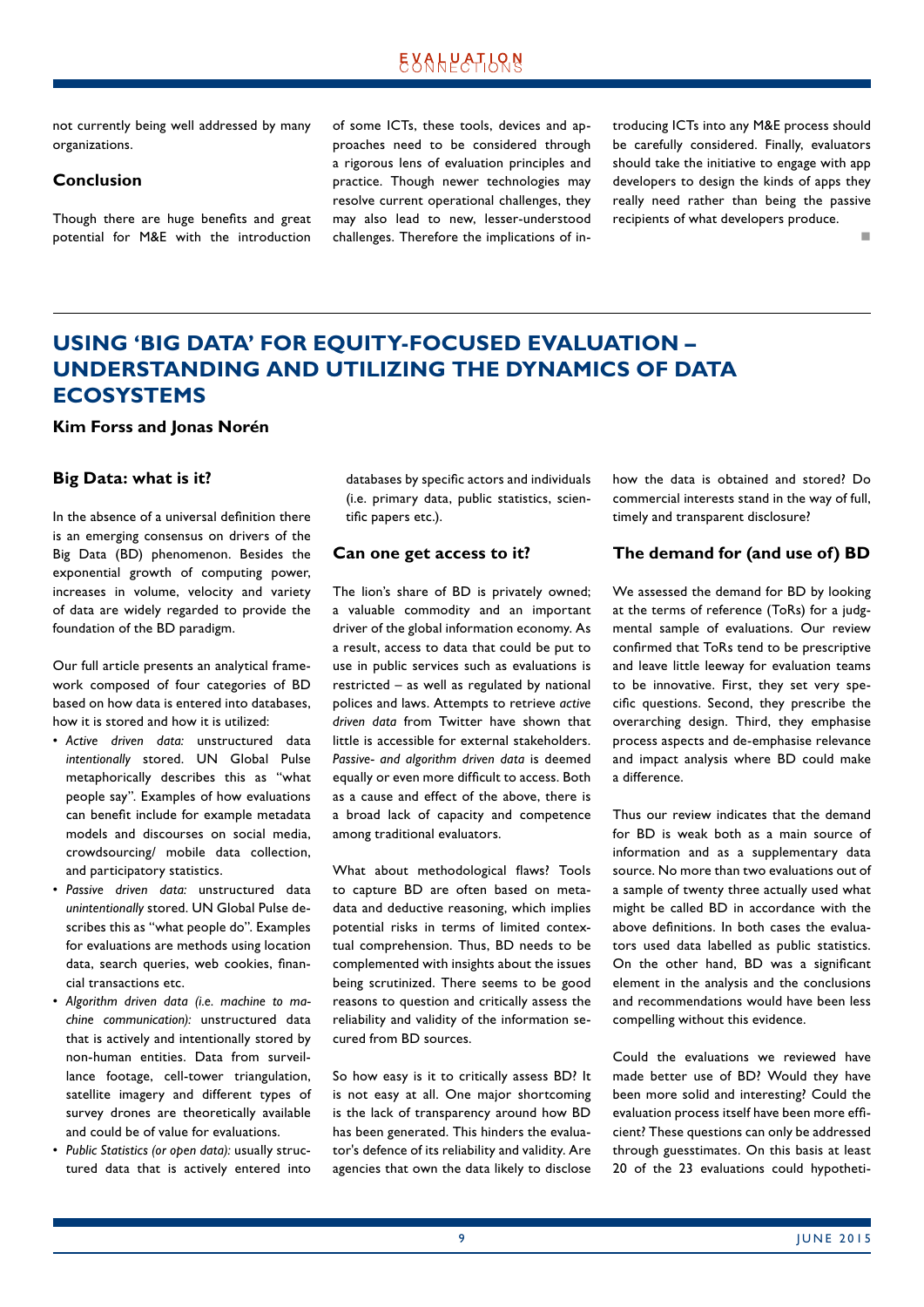<span id="page-9-0"></span>cally have benefited from one or more of the listed categories of BD.

It would of course be presumptous to pronounce a definite judgement on these questions. Nor did we assess the quality of the evaluations. The fact that most of them did not use BD does not in any way suggest that they did not serve their purpose or failed to respond to the evaluation questions. They might nevertheless have done so more convincingly and possibly more efficiently by using BD. So why did they not do so?

### **Incentives to use BD**

There are no incentives to use BD. It is rather the other way round: there are incentives **not** to do so.

- As long as ToRs regulate evaluation approaches, methods and data sources in detail – and avoid pointing to utilization of BD – evaluation teams are not likely to avail themselves of BD. Evaluations are put on tender and in a proposal the evaluators show how they respond to the ToRs. To do so with a suggestion to use different data sources would be risky.
- Second, planning to use BD is to engage with uncertainty. At present, the nature

of BD is not transparent and basic information on representation, inclusion, origins, sources of bias, etc. are frequently unknown. In such cases the reliability and validity of BD is often open to question.

- Third, most evaluation commissioners privilege well structured and planned evaluations that adhere to budgets and timelines. Hence the relatively open inquiry that presently seems to be called for when using BD clashes with common practice.
- Fourth, evaluation teams may not be equipped with the requisite competencies to locate and use BD. In the evaluations quoted above the evaluation team members were paid to organise, conduct and use interviews and focus groups, to design, disseminate and collect surveys, to observe conditions on project sites, and to meet with stakeholder groups. That is what most evaluators know how to do. To engage with BD involves a different kind of expertise.

It is thus not surprising that BD is not much used. The evaluation community focuses on other methodological issues, such as quality standards, utilization, experimental versus other approaches, etc. Institutional inertia, lack of capacity and competence on how BD could be used mitigate against any rapid proliferation of BD use in current evaluation practice.

Still, innovation, new rules of interaction, and digital infrastructure are changes that will affect the way people think about evaluations and force the practice of evaluation to adapt. BD could for instance then contribute to impact assessments with more refined data, as well as to make the assessments more efficient. For example, usage of passive driven data (what people do) may be more relevant than data from surveys and interviews (what people say) in assessment of relevance and impact. A more speedy adaptation of BD would require:

- On the demand side, an expression of interest from the agencies commissioning evaluation reflected in ToRs.
- Capacity development on the use of BD, in targeted programmes as well as in basic training programmes in evaluation and research methodology.
- Institutional development in respect of access to BD, where professional associations may have a role to play.
- A commitment to transparency by agencies generating, storing and making BD available so that BD reliability and validity can be verified.

# **BIG DATA, BIGGER PROBLEMS: HOW BIG DATA CAN HELP DEVELOPMENT EVALUATION METHODOLOGY IN CONNECTED MARKETS**

### **Kara Chiuchiarelli**

'Big Data' has become a buzzword in the development community since the United Nations' 2012 *'Big Data For Development'* report, the World Economic Forum (WEF) 2012 *'Big Data, Big Impact'* publication and the World Bank's 2014 *'Big Data in Action for Development'* review. The United Nations defines 'Big Data' (BD) as content that is 'digitally generated, passively produced, automatically collected, geographically or temporally "trackable" and continuously analysed data' (2012), including but not limited to: call logs, mobile-banking transactions, online user-generated content such as blog posts and Tweets, online searches, satellite images, etc.

BD is stored in large digital files that require terabytes and petabytes of space. For perspective, a terabyte is the approximate size of a personal external hard drive. Petabytes are 1,000 terabytes. This is the measure the National Security Administration uses to describe the amount of data it processes daily – about 30 petabytes (Letouze 2013). The size of BD, however, is not in and by itself revolutionary or useful. It is the *ability to retrieve and analyse* such data, and the novel *tools* that have become available to do so that make BD potentially helpful to professionals.

'Mining' this ever-growing data mountain begs two important questions: How to use BD for development, and how to use BD for evaluation? More research, experimentation and evaluation will in time answer these questions. However, based on what we already know, it is a safe bet that with access to a good information and communications technology (ICT) infrastructure, BD can add to the evaluator's toolkit to produce more relevant, effective, efficient and impactful evaluations.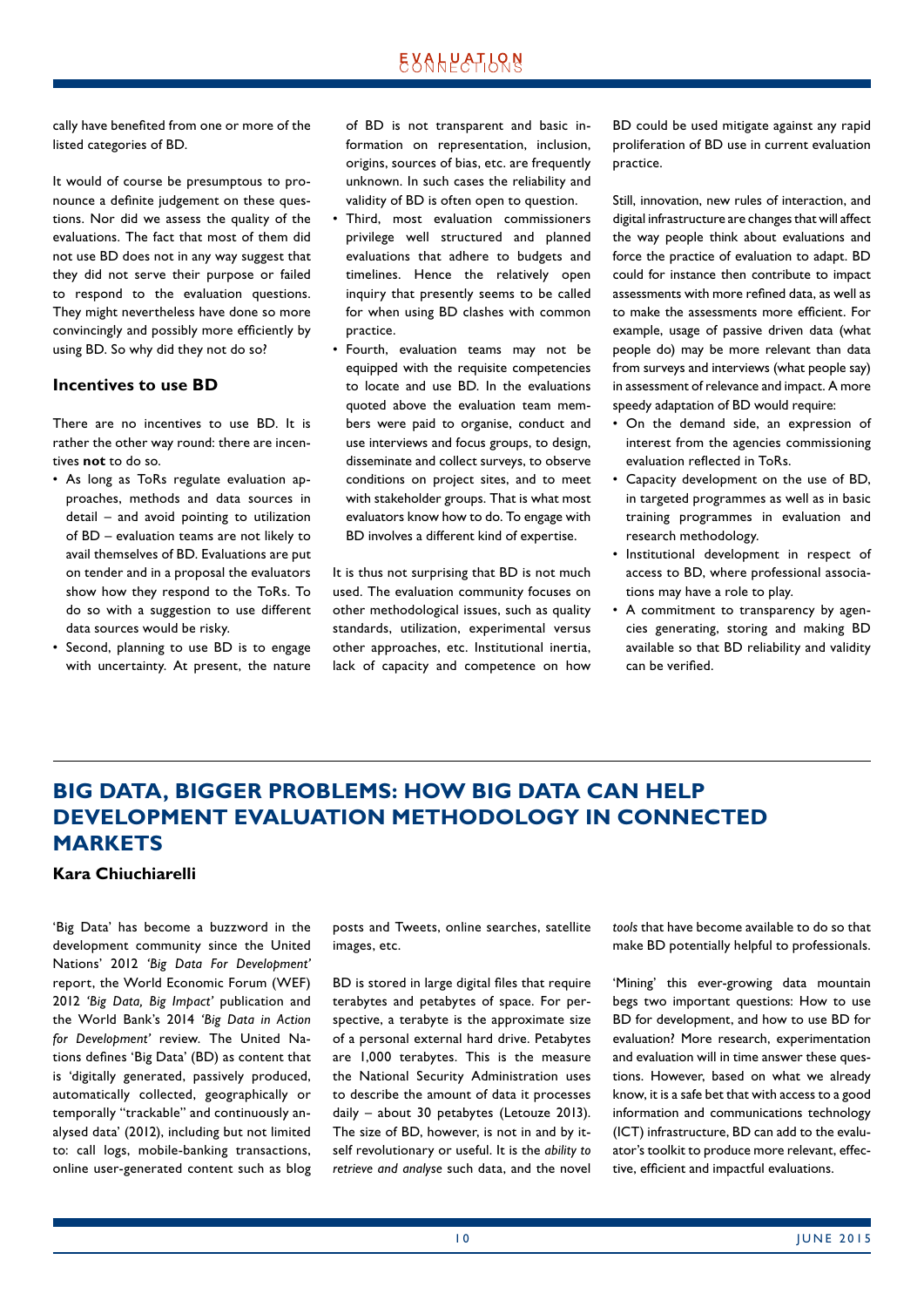### **How can it be used for development?**

In developed countries as well as in emerging market countries, many individuals are taking full advantage of the new information and communication technologies (ICT), e.g. mobile phones are widely used for banking or social media applications). Already public and private organisations are utilising the ICT infrastructure to monitor roadway and public transit traffic, collect information from satellite imagery, and monitor online search and call logs. Collecting such data can also add depth and nuance to social research initiatives in a variety of fields.

The WEF publication (2012) suggests that BD can be used in such far-reaching areas as financial services, education, health and agriculture. Data can be mined and analysed to produce 'faster outbreak tracking and response, improved understanding of crisis behaviour change, accurate mapping of service needs, and an ability to predict demand and supply changes' (Vital Wave 2012).

The World Bank review (2014) notes that mobile phone data is already used to analyse population displacement and improve emergency preparedness. Search queries and social media can also help quick identification of epidemic changes. The UN report also concludes that BD can offer improved understanding of human behaviour by probing responses to early warning and by generating real-time feedback to social interventions in diverse cultural contexts (2012).

However as the World Bank notes, 'Big Data is not a panacea'. Concerns over BD use include:

- an increased tendency to *apophenia*, i.e. seeing meaningful patterns and connections where none exist (Cohen-Setton and Letouze 2013);
- the advent of a 'new digital divide' that may widen rather than close existing gaps in income and power worldwide;
- a potential for selection bias based on who uses the digital media or whose data is available in mass sets;
- a neglect of internal and external validity considerations: correlation is not causation
- invasion of digital privacy (Shaw 2014).

Thus the costs and risks of using BD should be weighed against the gains.

### **How can BD be used for evaluation?**

Experience suggests that BD can be useful to evaluate infrastructure use; to probe beneficiaries' attitudes and behaviours; and to gauge the extent of social consensus. However, data sets are complex, time-sensitive and valueless without interpretation. Experts are needed to identify correlations, assign value to items and muddle through complex systems. Even if BD is useful, evaluators are needed to make sense of and assign value to the findings.

As noted by Preskill (2013), BD can offer evaluators: shorter cycles; real-time feedback; innovative data collection and sophisticated data visualisation and graphics. Encouraging everyone to collect and use data as part of on-going practice is the key to securing significant BD benefits. Available research methods that produce accurate and comprehensive impact analyses can either be beyond an evaluator's scope or offer an incomplete picture. A gap remains between traditional methodology and the ability to produce a comprehensive, accurate analysis of a program, policy, project or organisation.

With traditional methods, there is a tradeoff between intensive data collection and extensive data collection.

This trade-off is eliminated with BD: one can simultaneously collect in-depth and valid results by cross-referencing data sets using a variety of queries through such opensource software tools as Hadoop which allow evaluators to look to combine new and old data sets and use the results to reach entirely new conclusions.

In a nutshell, BD in evaluation should meet three criteria to generate significant benefits:

- presence of a well-connected population producing multiple sets of BD;
- an evaluation commissioned for a program, policy, project or organisation for which BD is available;
- evaluator's capacity to analyse data.

Not all evaluations will meet such criteria. But when evaluators are trained to analyse BD and the data is available it is a costeffective way to increase efficiency, impact and relevance of findings. Analysing independent BD for societal trends also increases evaluation validity by allowing evaluators to compare outcomes in different contexts.

In sum Big Data is not just a buzzword. It is a tool evaluators should use to conduct relevant, effective, efficient, impactful and sustainable evaluations. However embracing 'Web 3.0' in the evaluation domain will require new attitudes, processes and skills in order to tap the full benefits of the data revolution.

### **References**

Cohen-Setton, J., and E Letouze. (26 March 2013) "Blogs review: Big data, aggregates and individuals". Brugel: Improving economic policy.

Letouze, E. (2012) Big Data for Development: Challenges and Opportunities. New York: United Nations Global Pulse.

Letouze, E. (2013) "Big Data for Development: Facts and figures". SciDev.Net's Big Data for Development.

Mayer-Schönberger, V. and K. Cukier. (2013) Big data: a revolution that will transform how we live, work and think. London: John Murray.

Morra-Imas, L. G. and R.C. Rist. (2009) The road to results: designing and conducting effective development evaluations. Washington, D.C.: World Bank.

Preskill, Hallie (2013) "Introducing Next Generation Evaluation". (November 2013). "Next Generation Evaluation: Embracing Complexity, Connectivity, and Change". Stanford Social Innovation Review. Stanford, CA, USA: Stanford Center on Philanthropy and Civil Society.

Shaw, J. (March-April 2014) "Why Big Data is a Big Deal". Harvard Magazine. Cambridge, MA, USA: Harvard Magazine.

Vital Wave Consulting. (2012) Big Data, Big Impact: New Possibilities For International Development. Geneva: World Economic Forum.

World Bank and Second Muse. (2014) Big Data In Action For Development. Washington D.C.: World Bank Group.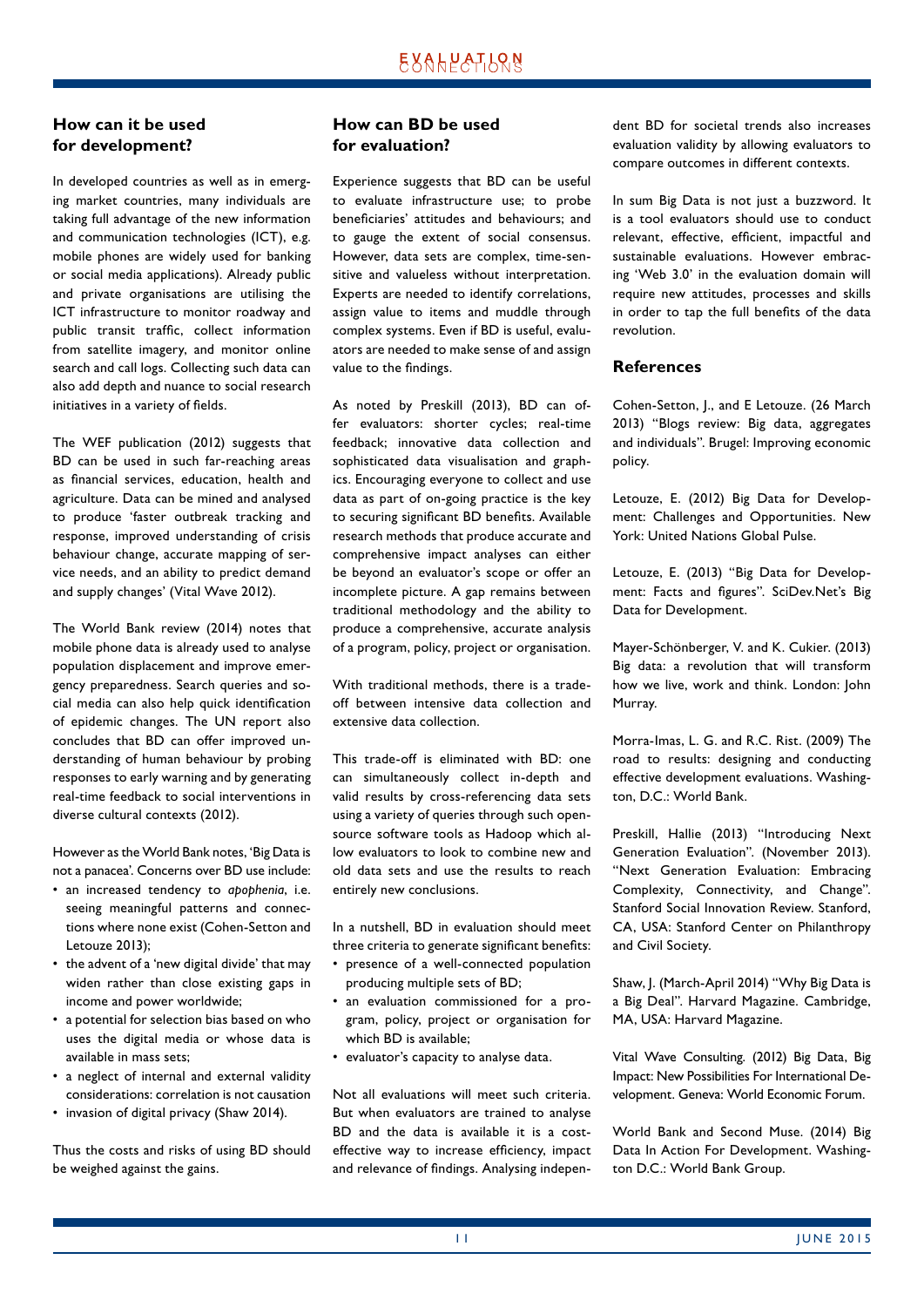# <span id="page-11-0"></span>**BILLIONAIRE TO THE RESCUE: DOES THE GATES FOUNDATION HAVE A SOUND EVALUATION POLICY?**

#### **Linette Lim**

#### **Introduction**

Interventions by the Gates Foundation have multiplied since the 2008 global financial crisis. This has helped to fill the void that budget austerity has induced in bilateral aid programmes. But there are risks to democratic accountability associated with the involvement of a private donor in control of resources that dwarf the World Health Organization (Elbe, 2010), as well as the GDPs of some low-income countries. Writing for Southern Voice, Hulme (2013, p. 4) tells of an encounter with the Ugandan health minister: "If you want to know what is happening in health policy in Uganda, ask Bill Gates and the Global Fund. I am only the Minister of Health<sup>"</sup>

### **The role of evaluation**

This is where evaluation has a role to play since it asks questions not just about program effectiveness but also about unintended consequences. Equally evaluation helps to establish a feedback loop aimed at improving programme design and implementation. The degree to which evaluation can meet these goals depends on the evaluation policy framework.

In the absence of generally accepted standards for evaluation governance and practices in private foundations this article addresses three questions. First, how does the Gates Foundation's evaluation policy compare with that of its peers? Second, to what extent does actual evaluation practice conforms to the professed policy? Third, does the policy live up to the evaluation principles adopted by the broader development community?

#### **Peer comparison**

Trochim (2009)'s evaluation policy taxonomy consists of Goals, Participation, Capacity Building, Management, Roles, Process and Methods, Utilization, and Meta-evaluation. Viewed through this lens the Gates Foundation does not lag behind its peers in the philanthropic sector, e.g. the Hewlett Foundation and the Kellogg Foundation, ranked in the top ten in terms of assets (Foundation Center, 2014).

In terms of depth and policy content the scope of the Gates Foundation evaluation function compares well with that of both foundations. There was broad convergence in all areas except Participation. Compared to the Hewlett Foundation, the Gates Foundation prescribes more grantee involvement in evaluation designs, while it had a narrower conceptualization of participation compared to the Kellogg Foundation. The Gates policy explicitly states its commitment to "involv[ing] partners in joint decision making", but does not extend this involvement other stakeholders. By contrast, the wording of the Kellogg policy ("The best evaluations… involve a representation of people who care about the project") is more inclusive since it encompasses the civil society and the general public.

### **Looking out for consistency in practice**

In order to test the extent to which evaluation practice conforms to the stated policy I examined the evaluations of two programmes funded by the Gates Foundation. The first concerns the Foundation's High School Grants Initiative (2006). The second is the Worldwide Information and Communications Technology for Maternal, Newborn and Child Health Pilot Project (2013).

In both instances the conformity to policy was low. Out of eight evaluation policy areas alignment between policy and practice was observed in only three – Goals, Participation, and Process and Methods. In particular, Capacity Building and Utilization were not addressed in both evaluation reports. The lack of emphasis on capacity building reflects a predilection for the achievement of goals set by the Foundation rather than a concern with the development of indigenous capabilities. Lack of clarity regarding the translation of findings into recommendations was also a feature of both reports.

### **Benchmarking against international principles**

Lastly, the Gates policy needs to be evaluated against the guiding principles of the broader international development community. Taking the OECD's Development Assistance Committee (DAC) Principles for the Evaluation of Development Assistance (1991), and the United Nations Development Program (UNDP) Evaluation Policy (2011) as benchmarks, critical limitations of the Gates policy emerge particularly in terms of (i) accountability, (ii) independence (of the evaluation function), (iii) transparency, (iv) attribution and (v) professional standards

- (i) DAC (OECD, 1991, p.4) emphasizes accountability to "political authorities and the general public", while UNDP (2011, p. 3) brings up the need for evaluation to be "guided by national priorities and concerns". Apart from a vague one-liner on investing in national evaluation capacity "whenever possible", the Gates policy evades the public accountability issue.
- (ii) Both DAC and UNDP cite independence of the evaluation process and function as a key principle. However, the Gates Foundation does not spell out how much independence from management the inhouse evaluation team enjoys.
- (iii) For DAC (OECD, 1991, p.4), "The evaluation process must be as open as possible with the results made widely available"; similarly, UNDP states that all its evaluation reports are made public. On the contrary, at the Gates Foundation, information is shared at the discretion of program officers.
- (iv) On attribution, the Gates policy maintains that evaluation is "… for learning and decision making rather than for proof that foundation resources are re-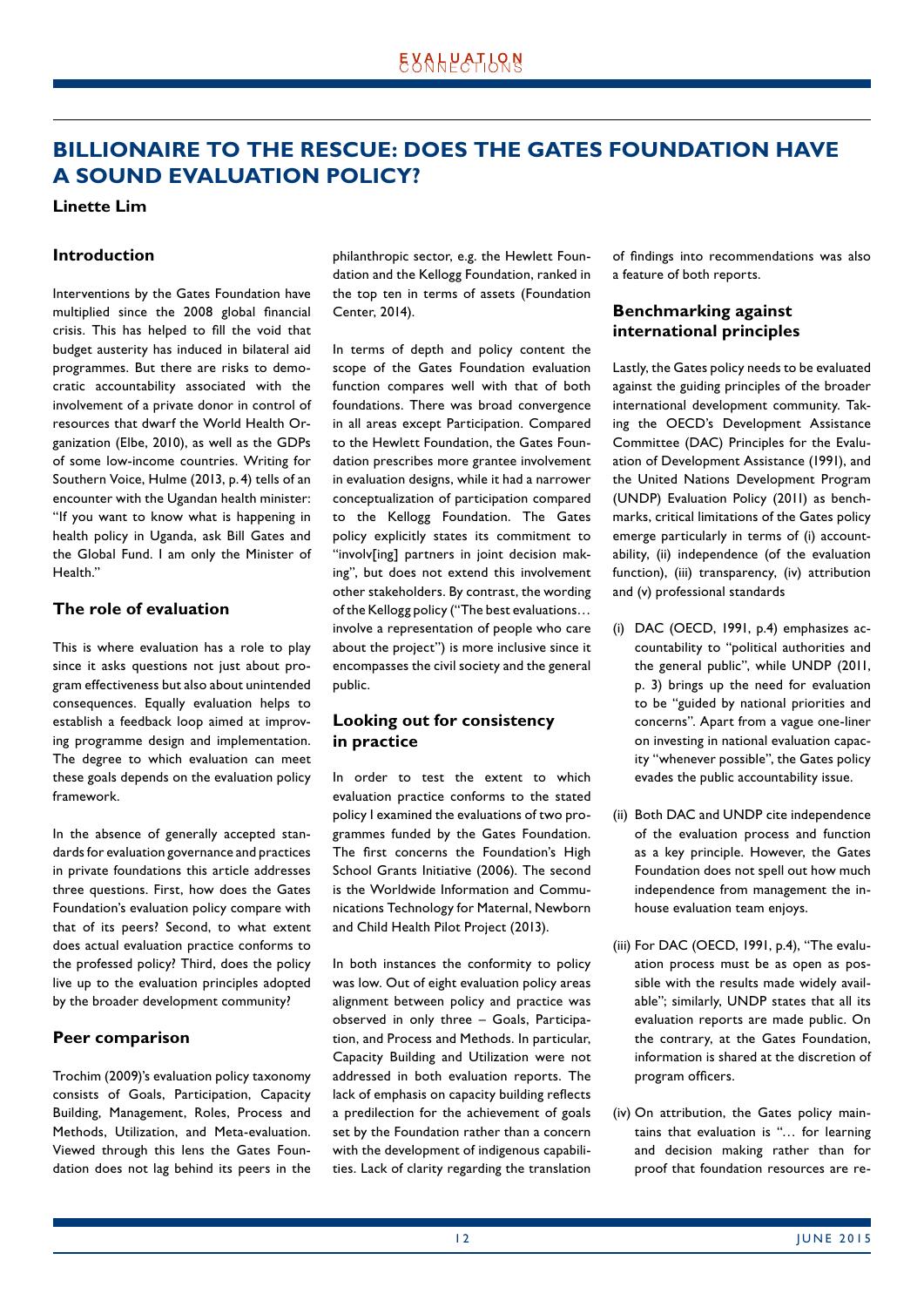<span id="page-12-0"></span>sponsible for the outcomes of our joint efforts with partners." This falls short of DAC and UNDP principles that emphasize causality and accountability for development results.

(v) The Gates Foundation's "current practice in evaluation is characterized by variation" and ample delegation to program teams and program officers. With standards deliberately vague conflict of interest and transparency concerns arise.

#### **Conclusion**

The weakness of the Gates Foundation's evaluation policy with respect to such issues as transparency, independence, and capacity building is worrisome given the political clout and the prominent role it plays in the international development domain. The above assessment corroborates broader criticisms (Bennett, Rihouay, and Camara, 2014) that point to the Foundation's tendency to disregard national policies – such as the strengthening of health systems – and its relentless focus on Bill Gates' own agenda. Evidently the Gates Foundation's evaluation policy needs to be upgraded – especially with respect to the exercise of checks and balances on the Foundation's own power.

#### **References**

American Institutes for Research & SRI International. (2006). Evaluation of the Bill & Melinda Gates Foundation's High School Grants Initiative: 2001 –2005 Final Report. [Online] Available from:https://docs.gatesfoundation. org/Documents/Year4EvaluationAIRSRI.pdf [Assessed: 3 November 2014].

Bennett, S., Rihouay, F., and Camara, O. (2014). Bill and Melinda Gates Are Spending Their Money the Wrong Way, Critics Say. Bloomberg. 22nd December. Available from: http://mobile.bloomberg.com/news/2014-12- 22/gates-left-ebola-door-open-with-aidsfocus-critics-say.html [Assessed: 3 Jan 2015].

Bill & Melinda Gates Foundation. (2014). How We Work: Evaluation Policy. [Online] 2014. Available from: http://www.gatesfoundation. org/How-We-Work/General-Information/ Evaluation-Policy [Accessed: 30 October 2014].

Elbe, S. (2010). Security and Global Health: Towards the Medicalization of Insecurity. Cambridge: Polity Press.

Foundation Center. (2014). Key Facts on U.S. Foundations: 2014 Edition. [Online] Available from: http://foundationcenter.org/ gainknowledge/research/keyfacts2014/pdfs/ Key\_Facts\_on\_US\_Foundations\_2014.pdf [Assessed: 20 November 2014].

Hulme, D. (2013) The Post-2015 Development Agenda: Learning from the MDGs. Southern Voice on Post-MDG International Development Goals, Occasional Paper 2. Dhaka: Centre for Policy Dialogue.

Invest in Knowledge Initiative. (2013). Evaluation of the Information and Communications

Technology for Maternal, Newborn and Child Health Project. [Online] 2013. Available from: http://innovationsformnch.org/ uploads/resources/pdfs/ICT\_for\_MNCH Report\_131211md\_FINAL, AY\_to\_Gates\_ language.pdf [Assessed: 3 November 2014].

OECD. (1991). DAC Principles for Evaluation of Development Assistance. [Online] 1991. Available from: http://www.oecd.org/development/evaluation/2755284.pdf [Accessed: 29 March 2015].

Trochim, W. (2009). Evaluation policy and evaluation practice. In: Trochim, W., Mark, M., & Cooksy, L. (eds). Evaluation Policy and Evaluation Practice: Where Do We Go From Here? New Directions for Evaluation. 123. p. 13–32.

UNDP. (2011). The evaluation policy of UNDP. [Online] 2011. Available from: http:// web.undp.org/evaluation/policy.shtml [Accessed: 29 March 2015].

W.K. Kellogg Foundation. (2004). W.K. Kellogg Foundation Evaluation Handbook. [Online] 2004. Available from: https://www. wkkf.org/resource-directory/resource/2010/ w-k-kellogg-foundation-evaluationhandbook [Assessed: 2 Jan 2015].

William and Flora Hewlett Foundation. (2012). Evaluation Principles and Practices: An Internal Working Paper. [Online] 2012. Available from: http://www.hewlett.org/ uploads/documents/EvaluationPrinciples-FINAL.pdf [Assessed: 2 Jan 2015].

n

# **ENGAGING PARLIAMENTARIANS TOWARDS A BETTER ENABLING ENVIRONMENT FOR EVALUATION**

#### **Liisa Horelli**

The International EvalYear 2015 is progressing well with a host of initiatives from all over the world<sup>1</sup>. The European Evaluation Society (EES) has organized special events and participated in such projects as the Innovation Challenge Competition. One of the competition winners was a project sponsored by EES

*"Engaging Parliamentarians for an Evaluation Culture"*<sup>2</sup> . Its core idea was to enhance the supply and demand side of evaluation by mobilizing parliamentarians, policy makers and practitioners to enhance the enabling environment for evidence-based policy making and institution building (Horelli, 2015).

The aim of this article is to identify basic evaluation concepts relevant to the parliamentarian context and to disclose the results of an explorative study comprising a literature review and a survey. Although the survey sample was small (19 parliamentarians) it captured revealing data from dif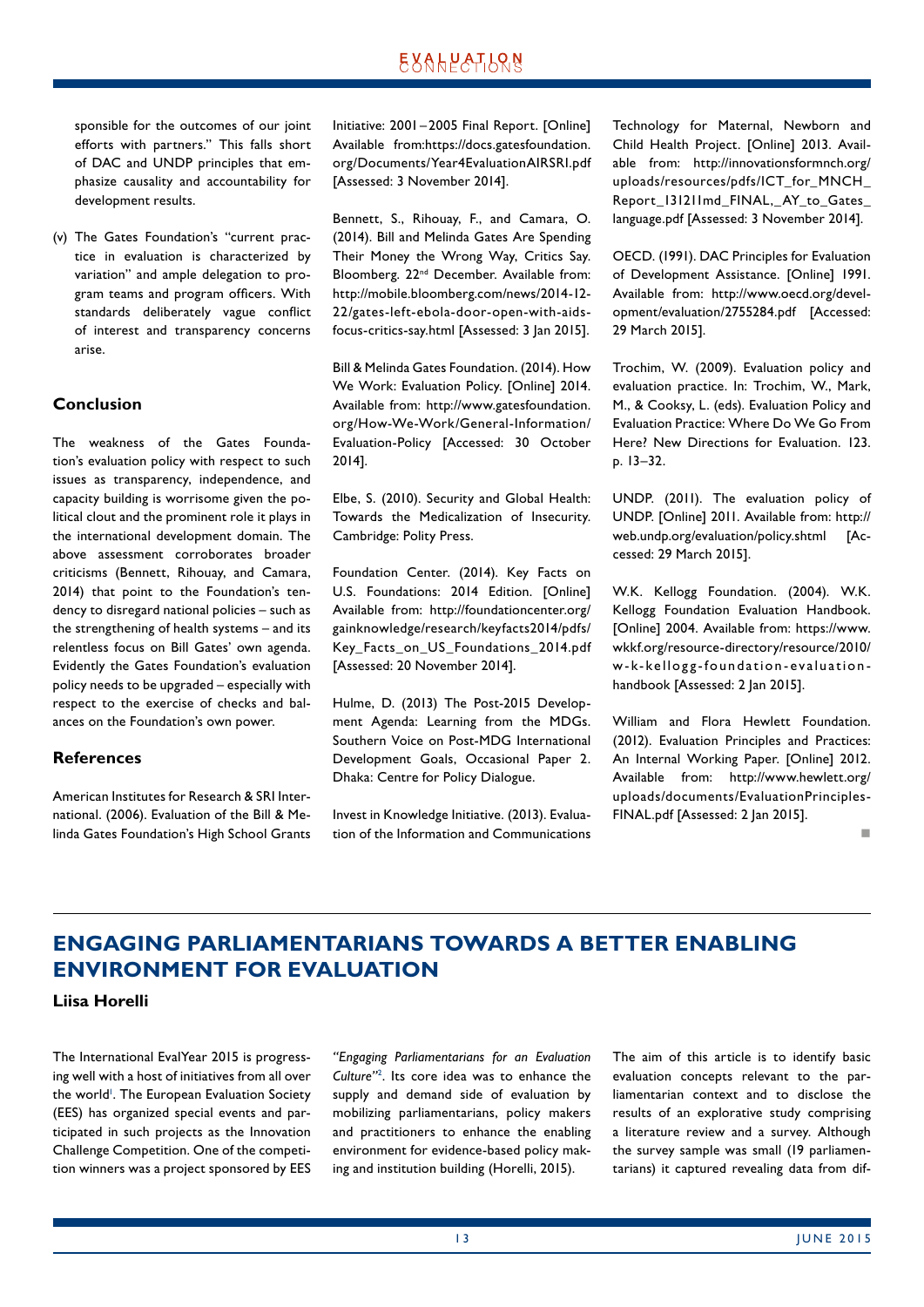ferent continents and reflected the diverse maturity of evaluation cultures. The research questions were: (i) How to define the basic concepts around evaluation, especially the enabling environment for evaluation (EEE)? (ii) Why should parliamentarians get involved and what is the role of the Parliament in the creation of the EEE? and (iii) how can the citizen voice be amplified by or through the EEE? The analysis of the results was guided by critical systems heuristics (Reynolds, 2005).

### **EES is conditioned by the evaluation policy, system and culture**

Both the literature review and the survey indicate that an EEE is a polymorphic setting, which requires a great deal of resources and different types of knowledge. It can be characterized by features that are *structural* (national evaluation policy, a legal framework, a well-functioning evaluation system, e-units in the parliament), *functional* (demand and use of evaluations as a routine in legislation, in debates over policy issues and in oversight), *temporal* (more time for debates, slower decision-making) and *methodological* (more ex-post evaluations, new methods to tap future evaluations, simple language).

The developmental situation of the country as well as global trends and external influences have an impact on the demand for a national evaluation policy (NEP). Developing countries regard the NEP as a nation **Figure 1: The Enabling environment for evaluation (EEE).**





building instrument. This is not the case in mature evaluation cultures, where evaluations are considered routine. Whereas NEP provides the normative framework for evaluations the national evaluation system (NES) is the operational mechanism that enables implementation of the NEP policy.

Both NEP and NES are embedded in and interacting with the National Evaluation Culture the institutionalization of which seems to be a decisive marker of cultural maturity (Rosenstein, 2013; Jacob et al., 2015). In sum, the Enabling Environment for Evaluation (EEE) can be defined as the complex setting for the demand, supply and use of evaluations which in turn is conditioned by the policy, system and culture (see Figure 1).

### **The role of Parliament reflects the maturity of the evaluation culture**

The reasons why parliamentarians are engaged with an EEE (or should do so) are: (i) evidence-based policy, (ii) accountability for the public good, (iii) mechanism for transparency, (iv) the oversight role of Parliament and (v) lack of NEPs. The diverse prerogatives and missions of national parliaments were reflected in the answers which, in turn, mirrored the maturity of the evaluation culture.

Developing countries respondents stressed the significance of National Evaluation Policies (NEPs) and the oversight function of the Parliament, whereas the representatives of the more mature evaluation cultures viewed the role of Parliament as one way to enhance the role of evaluation as part of a *managerial model* featuring standardized procedures and interaction with executive agencies (Toulemonde, 2001).

Some representatives from developed countries aspired for the Parliament to adopt a *democratic model* in which evaluation is at the core of political debates (Table 1). It was based on flexible institutionalization, meaning that the organization of evaluation structures or the EEE would depend on the changing context and challenges which can be transformed, according to democratic deliberations (Picciotto, 2015).

### **Strengthening the citizen voice through transparency and access**

Globalization has brought forth wicked problems that require cross border solutions with major implications for evaluation. Through the new information technologies a wider range of stakeholders and ordinary citizens can now engage in evaluation processes. In this context, survey respondents underlined openness, transparency and access to information flows as basic principles

| <b>Maturity of</b><br>evaluation culture | <b>Democracy</b><br>in evaluation                                                           | <b>Evaluation</b><br>in democracy                                                  | <b>Examples of EES</b><br>characteristics                                                                            |
|------------------------------------------|---------------------------------------------------------------------------------------------|------------------------------------------------------------------------------------|----------------------------------------------------------------------------------------------------------------------|
| Low                                      | NEP, NES                                                                                    | Standardized<br>procedures; access<br>to information flows                         | Parliamentarian<br>Forum<br>Involvement of NGOs                                                                      |
| Medium                                   | Managerial model<br>of evaluation<br>arrangements<br>Centralized agencies<br>Support to SAI | Standardized<br>procedures<br>Access to informa-<br>tion flows                     | Equity and gender<br>sensitive evaluations<br>(Segone, 2014)                                                         |
| High                                     | Democratic model<br>of evaluation<br>Flexible<br>institutionalization                       | Radical transparency;<br>new real time<br>methods &<br>procedures<br>(Stern, 2013) | Accessing the prime<br>minister; new stake-<br>holders (citizens)<br>Future policies as the<br>object of evaluations |

### **Table 1: Democracy in evaluation and Evaluation in democracy.**

**Evaluation**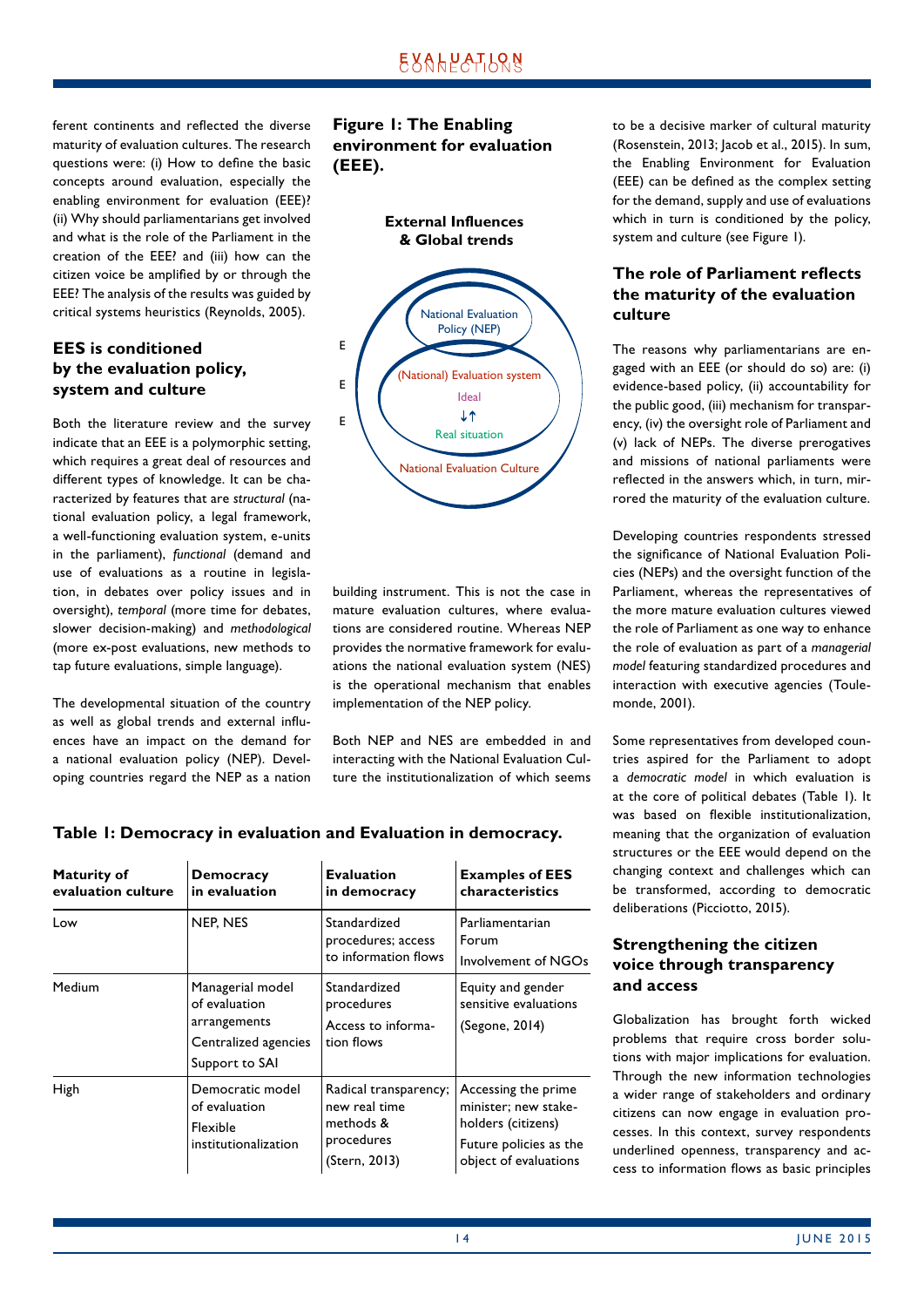# <u> EXAHPATIONS</u>

<span id="page-14-0"></span>to be observed in order to amplify citizens' voices and influence on decision making.

Diverse historical periods require distinctive solutions. No one size fits all. National Evaluation Policies (NEPs), which are a suitable instrument for countries with an emerging evaluation cultures might be considered redundant in more mature culture. However, Parliaments in developed countries may opt to become more active in evaluation through adoption of a NEP that stresses democratic decision making and enhances the enabling environment for evaluation and the role of evidence in policy making. In an increasingly complex and interconnected policy world flexible epistemologies and mixed methods (rather than simply experimental methods) should be favored.

Democratic evaluation in a globalized world is particularly demanding. Policy makers and politicians will have to ask probing questions and commission evaluations that link the local, regional, national and the global. They will also have to adopt novel roles as evaluation infrastructure builders, evaluation agenda setters and promoters of hubs that link fragmented knowledge sources (Stern, 2013). This is the vision that should emerge from the Global Parliamentarian Forum in November 2015 at the final EvalYear event.

#### **References**

Horelli, L. (2015) Engaging Parliamentarians for an Enabling Environment of Evaluation. An Interim report of the action research on the mobilization of parliamentarians to enhance evaluation cultures. Unpublished manuscript.

Jacob, S., Speer, S. & Furubo, J-E. (2015) The Institutionalization of Evaluation Matters: Updating the International Atlas of Evaluation 10 Years Later. Evaluation, 21 (6-31). doi:10.1177/1356389014564248.

Picciotto, R. Democratic evaluation for the 21<sup>st</sup> Century. Evaluation, April 2015 21 (150–166), doi:10.1177/1356389015577511.

Reynolds, M. (2005) Evaluation Based on Critical Systems Heuristics. In B. Williams & I. Imam (Eds.) Systems Approaches to Evaluation: An Expert Anthology (pp. 101–122) California: American Evaluation Association.

Rosenstein, B. (2013) Mapping the status of national evaluation policies http://gendereval. ning.com/forum/topics/parliamentarians-forum-for-development-evaluation-publishes.

Segone, M (Ed.) (2014) National evaluation policies for sustainable and equitable development. How to integrate gender equality and social equity in national evaluation policies and systems. Available http://mymande.org/selected-books.

Stern, E. (2013) Evaluation in an evolving democratic setting. Connections, Special Issue, June 2013, 5 –6.

Toulemonde, J. (2000) Evaluation Culture(s) in Europe: Differences and Convergence between National Practices. Vierteljahrshefte zur Wirtschaftsforschung, 69 (3), 350–357.

1 http://mymande.org/evalyear/evaluationtorch2015.

2 It was submitted by the Parliamentarians Forum of South Asia jointly with the Pakistan Evaluation Network (Pen), South Asian Community of Evaluators (CoE), and the European Evaluation Society (EES).

# **THE AUTHORS**

#### **Michael Bamberger**

Michael Bamberger worked on urban community development in Latin America for over a decade and in the evaluation, gender and training departments of the World



Bank. He has consulted and taught on development evaluation with UN, multilateral and bilateral agencies and international NGOs. He also advises the Evaluation Office of the Rockefeller Foundation. Recent publications include: "RealWorld Evaluation: Working under budget, time, data and political constraints" (with Jim Rugh and Linda Mabry), "How to design and manage equity focused evaluations" (with Marco Segone), "Engendering Monitoring and Evaluation" and "Emerging opportunities: Monitoring and Evaluation in a Tech-enabled world" (with Linda Raftree).

#### **Kara Chiuchiarelli**

Kara Chiuchiarelli is a masters candidate in Emerging Economies and Inclusive Development King's College London's International Devel-



opment Institute. Her areas of research lie in communications, data, information, and technology as related to program modeling and evaluation. She is particularly interested in issues surrounding big data use and open data policies. She keeps up-to-date with recent work on her website, www.kchiuch. com. Ms. Chiuchiarelli holds an H.B.A. in Communications from Marquette University in the United States.

#### **Kim Forss**

Kim Forss holds a Ph.D. from the Stockholm School of Economics. He is the founder/owner and manager of Andante – tools for thinking AB, and in the company

works with research, teaching, and consultancy assignments in evaluation. Over the past 25 years, he has evaluated policy and strategy in the field of development cooperation, public administration, the national system of Parliamentary inquiries, as well as policies for research and development. He has worked extensively with organisational analysis, for example of the Swedish Government Offices, the national museum structure,



music exports, Swedish regional administration and of several UN agencies (governance systems in UNEP, reform processes at WHO and UNDP, organisational learning in UNICEF, and a comprehensive evaluation of UNESCO). His recent research publications include a recent volume on evaluating complex policy, and he contributes to a forthcoming volume on evaluation cultures, as well as evaluation and equity. He is a member of the European Evaluation Society since 1992 and a founding member of Swedish Evaluation Society, where he has served on the Board for six years, in 2010 and 2011 as the President.

#### **Leon Hermans**

Leon Hermans is an assistant professor at the Faculty of Technology, Policy and Management of Delft University of Technology in the Netherlands. His research and



teaching focuses on methods and approaches for evaluation and policy analysis in multi-actor systems. Application areas are water, environment, and delta management, with projects currently ongoing in the Netherlands, Bangladesh, India and Vietnam.